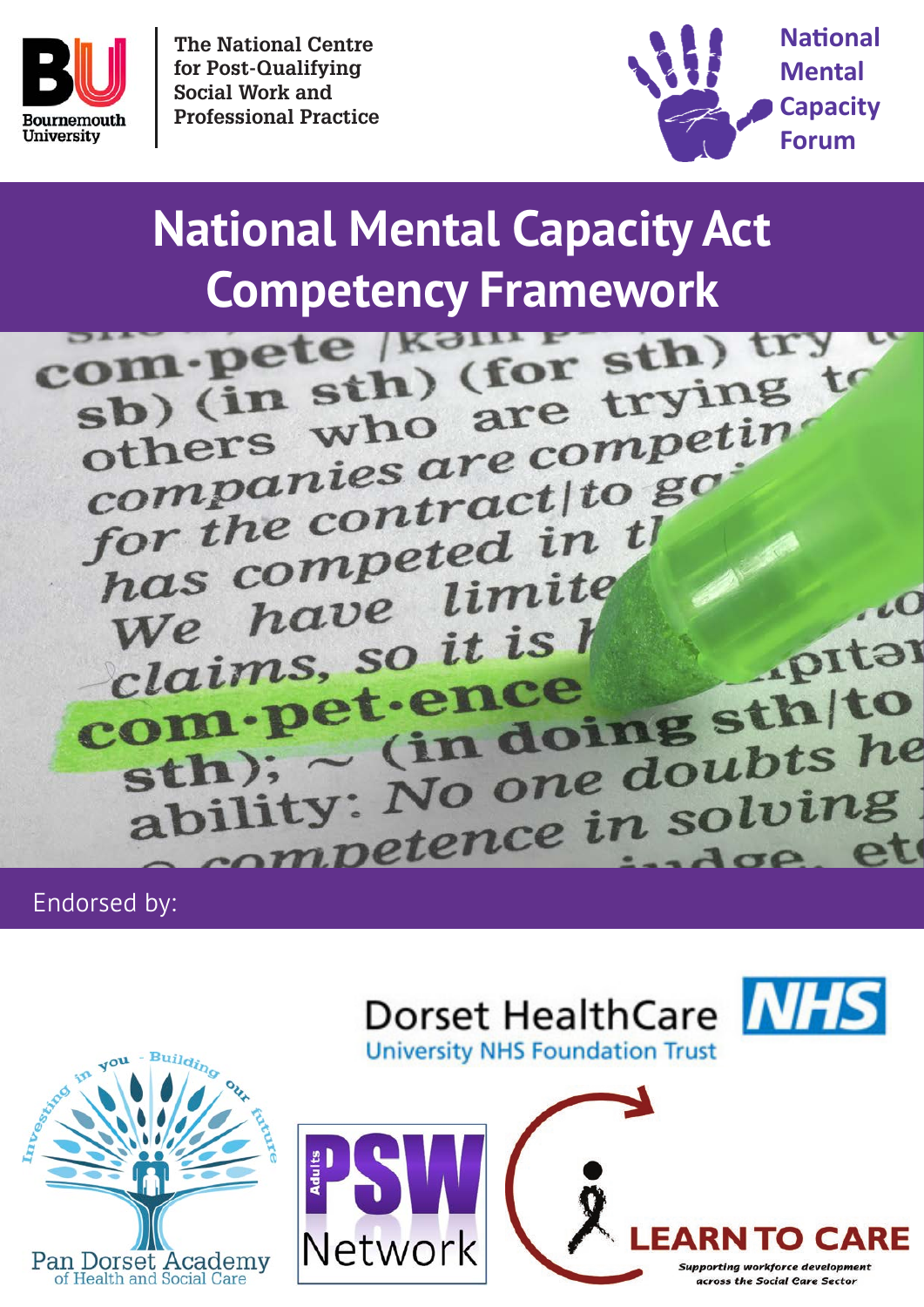## **Foreword**



Welcome to the National Competency Framework for MCA produced in association with The National Mental Capacity Forum and a number of key national organisations working in this area.

We are passionately committed to working within the Health and Social Care sector to promote the best possible professional practice and to help explore and find new ways of working within the field.

We strive to be as open as possible with our ideas and findings and we welcome any feedback on our publications or reports – we too want to strive to offer an excellent service.

This framework was developed and designed with a number of key organisations and I would like to express my sincere thanks to all who have commented on the various draft to help refine this framework together. It is our sincere desire that it will become a key resource for all working in this sector.

You will find details of our other publications and research reports on our websites (www.ncpqsw.com and www.buclimb.com) plus details of our CPD courses which are endorsed by the College of Social Work. Please do take a moment to look at these sites, together with partners like yourself we want to make a real and profound difference to the lives of vulnerable citizens in our society.

If you would like to discuss any aspect of this publication with myself or a member of the team, or you would like to discuss an aspect of Health or Social Care provision with us, please do not hesitate to contact us.

#### **Professor Keith Brown,**

**Director for The Centre for Post-Qualifying Social Work and Professional Practice and The Centre for Leadership, Impact and Management in Bournemouth.** 

## **Baroness Ilora Finlay**

## **The National Centre for Post-Qualifying Social Work and Professional Practice**

Bournemouth University 4th Floor, Royal London House Christchurch Road Bournemouth **Dorset** BH1 3LT UK

+44(0)1202 964765 +44(0)1202 962025 pqsw@bournemouth.ac.uk www.ncpqsw.com @researchpqsw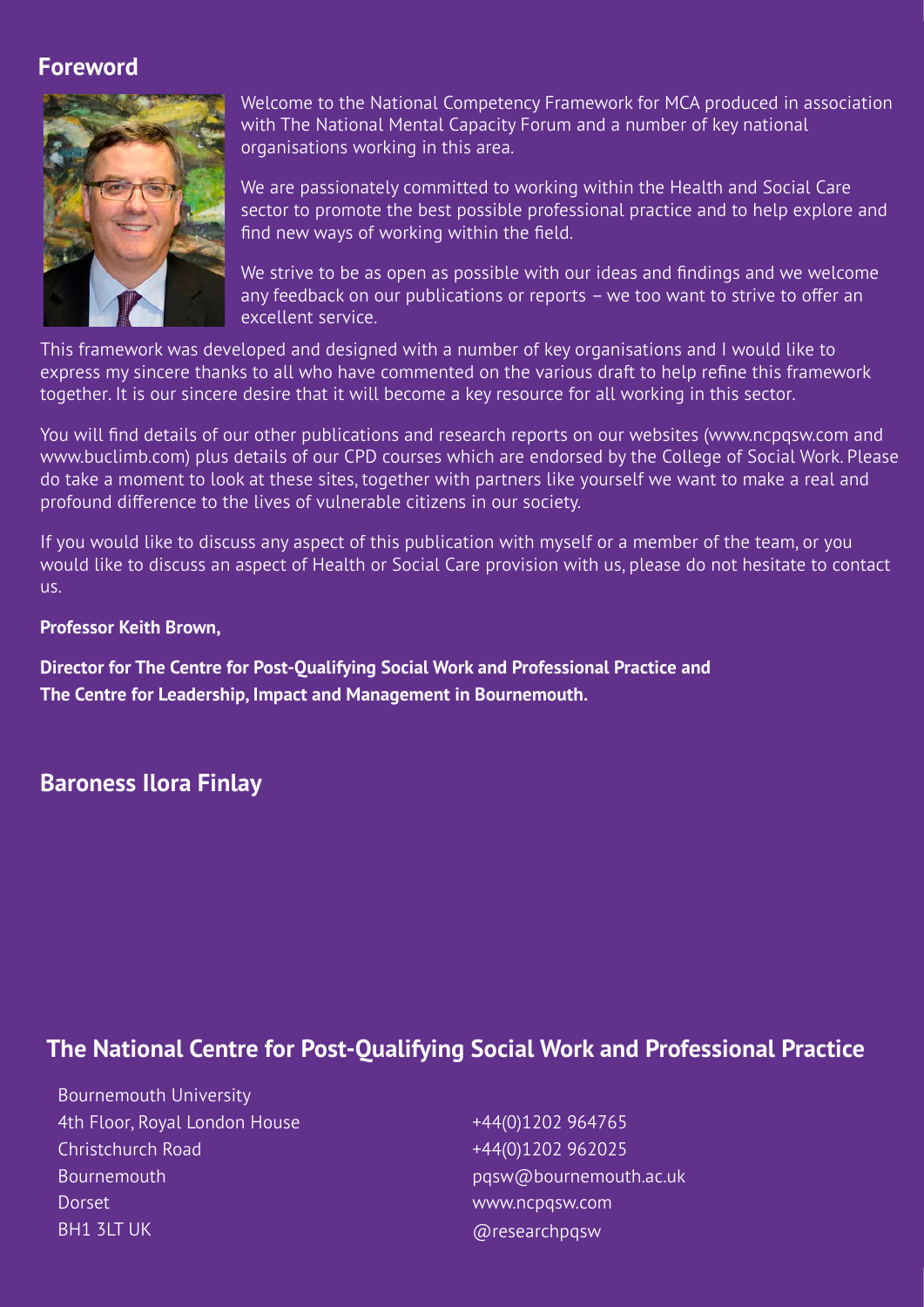#### **Introduction**

The presumption of capacity should be the underpinning ethos of the interactions between health, social care and public sector workers whenever they are required to interact and/or build relationships with any member of the public.

In some circumstances there may be concerns which lead staff across the full range of public service settings to work with individuals who may, for a whole host of reasons, be unable to decide for themselves. In these cases, staff need to understand, and apply, the framework of the Mental Capacity Act to their areas of responsibility, ensuring the individual's rights in situations where someone needs additional support or safeguards to be put in place.

## **The Mental Capacity Act 2005**

Prior to this legislation, the way people understood and worked with mental capacity was variable, often making a global judgement based on diagnosis or behaviour, rather than clearly understanding what capacity might mean in each specific circumstance.

The Mental Capacity Act (MCA) received Royal Assent in 2005 and was fully implemented October 2007, with the Deprivation of Liberty Safeguards (DoLS) being added to the Act in 2007 and implementation in April 2009. Codes of practice were published in 2007 and 2008, and for the firsttime health, social care and other public sector professionals had a clear framework they could use to think about mental capacity and best interests decision-making in a way that promoted the individual's rights.

The purpose of the 2005 Act was to provide a clear framework for assessment and making decisions. Although the application of the MCA has been variable (for example see House of Lords Post-Legislative Scrutiny Report, 2014), when applied appropriately it is an empowering piece of legislation that focuses on individual strengths and civil rights.

## **The Statutory Principles of the Mental Capacity Act 2005**

The importance of the core principles of this Act is clear, with the principles included in the primary legislation, as section 1 (s.1) of the MCA, with chapter 2 of the accompanying 2007 Code of Practice devoted to their application in practice.

As the principles have statutory status they are part of the legal framework rather than best practice guidance, and as such all those working with individuals experiencing problems with their mental capacity or decision-making must ensure that their actions, or inactions, are guided by them.

#### **The five statutory principles are:**

- 1. A person must be assumed to have capacity unless it is established that they lack capacity (s.1  $(2)$ ).
- 2. A person is not to be treated as unable to make a decision unless all practicable steps to help him to do so have been taken without success (s.1 (3)).
- 3. A person is not to be treated as unable to make a decision merely because he makes an unwise decision (s.1 (4)).
- 4. An act done, or decision made, under this Act for or on behalf of a person who lacks capacity must be done, or made, in his best interests (s.1 (5)).
- 5. Before the act is done, or the decision is made, regard must be had to whether the purpose for which it is needed can be as effectively achieved in a way that is less restrictive of the person's rights and freedom of action (s.1 (6)).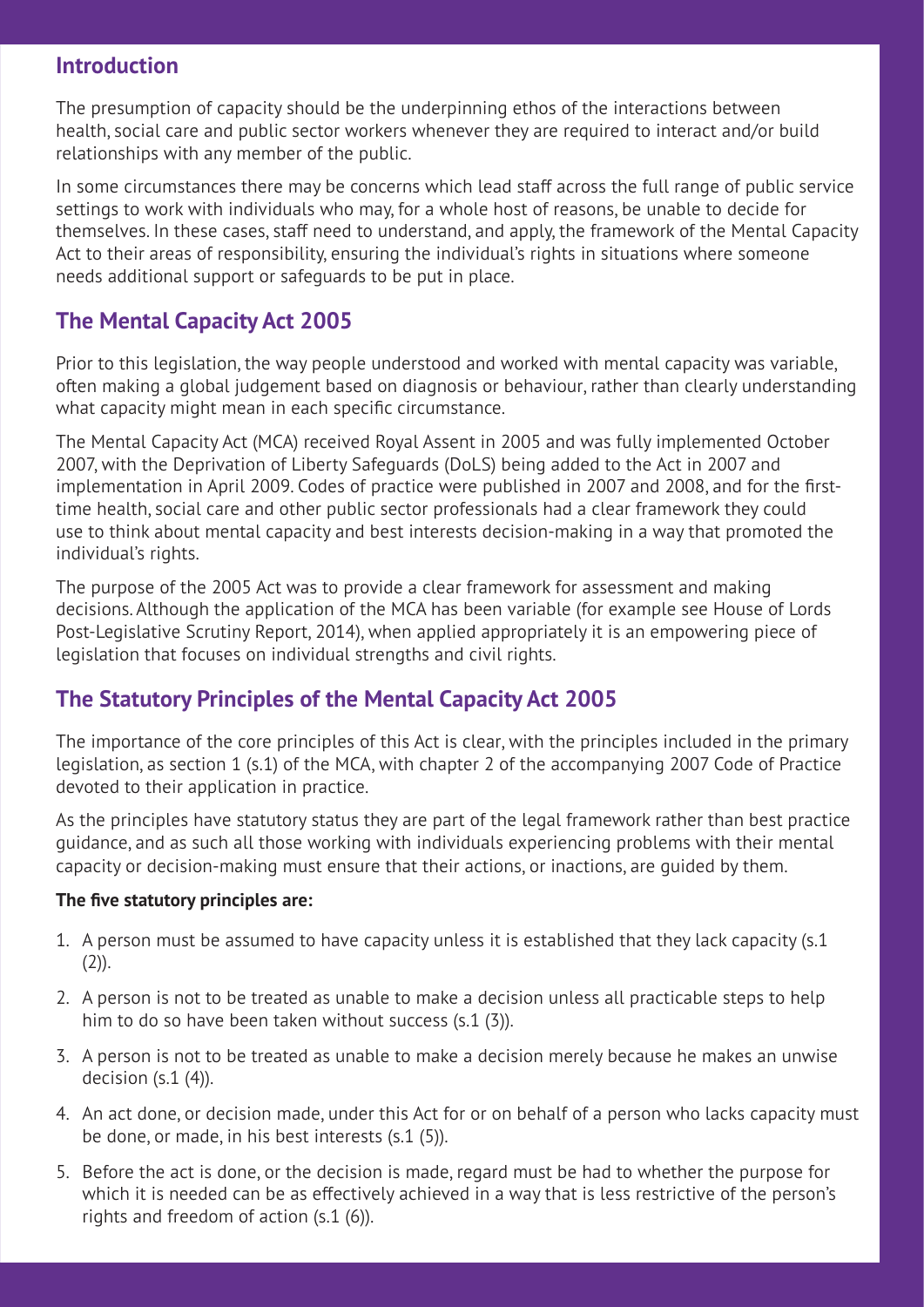This framework is built around these 5 statutory principles, as they encompass all the key knowledge, interventions, and skills that are required by those working with individuals, in a variety of settings, for who mental capacity is a consideration.

| 1. Presumption of capacity                                                                                                                                                                                                                                                                                                                                                                                 |                                                                                                                                                                                                                                                                                                                                                                                               |  |
|------------------------------------------------------------------------------------------------------------------------------------------------------------------------------------------------------------------------------------------------------------------------------------------------------------------------------------------------------------------------------------------------------------|-----------------------------------------------------------------------------------------------------------------------------------------------------------------------------------------------------------------------------------------------------------------------------------------------------------------------------------------------------------------------------------------------|--|
| Description                                                                                                                                                                                                                                                                                                                                                                                                | Outcome for individual                                                                                                                                                                                                                                                                                                                                                                        |  |
| Individuals are able to make their own decisions unless<br>they lack the capacity to do so, which must be proved by<br>the person who is seeking to make the decision on the<br>person's behalf.<br>Capacity should only be assessed if there is a reason<br>to doubt that the person is able to take a particular<br>decision at a specific time; it does not relate to a<br>particular diagnostic label. | Individual autonomy is respected.<br>$\bullet$<br>Capacity is properly assessed<br>$\bullet$<br>and the persons needs in terms<br>of understanding, retaining and<br>weighing up the information and<br>communicating their decisions is<br>understood and supported.<br>Human Rights Act (HRA) 1998, Article<br>$\bullet$<br>14 rights - non-discrimination - are<br>observed and preserved. |  |

| 2. Maximising decision making capabilities                                                                                                                                                                                                                                                                                                                                                                                                                                                                                                                                                                                                                                                                                                                            |                                                                                                                                                                                                                                                                                           |
|-----------------------------------------------------------------------------------------------------------------------------------------------------------------------------------------------------------------------------------------------------------------------------------------------------------------------------------------------------------------------------------------------------------------------------------------------------------------------------------------------------------------------------------------------------------------------------------------------------------------------------------------------------------------------------------------------------------------------------------------------------------------------|-------------------------------------------------------------------------------------------------------------------------------------------------------------------------------------------------------------------------------------------------------------------------------------------|
| Description                                                                                                                                                                                                                                                                                                                                                                                                                                                                                                                                                                                                                                                                                                                                                           | Outcome for individual                                                                                                                                                                                                                                                                    |
| A person must be given all possible help before anyone<br>treats them as not being able to make their own<br>decisions. This means you must make every effort to<br>encourage and support people to make the decision for<br>themselves, for example, treating conditions that may<br>undermine capacity, considering deferring the decision<br>until capacity is improved, ensuring all information is<br>given in a way the person can understand.<br>Communication and engagement skills are essential for<br>anyone working with those effected by difficulties with<br>their ability to make a/some decisions themselves.<br>If lack of capacity is established, it is still important<br>that you involve the person as far as possible in making<br>decisions. | Individuals wishes, feelings and<br>$\bullet$<br>preferences are taken into account.<br>Individuals are able to take part in<br>$\bullet$<br>decisions.<br>Individuals retain control over their<br>$\bullet$<br>own lives wherever possible and this<br>is supported by decision makers. |

| 3. The right to make unwise decisions                                                                                                                                                                                                                                                                                                                                                                                                                                                                                                                         |                                                                                                                                                                                                                                                                                                       |
|---------------------------------------------------------------------------------------------------------------------------------------------------------------------------------------------------------------------------------------------------------------------------------------------------------------------------------------------------------------------------------------------------------------------------------------------------------------------------------------------------------------------------------------------------------------|-------------------------------------------------------------------------------------------------------------------------------------------------------------------------------------------------------------------------------------------------------------------------------------------------------|
| Description                                                                                                                                                                                                                                                                                                                                                                                                                                                                                                                                                   | Outcome for individual                                                                                                                                                                                                                                                                                |
| A person should never be considered to be lacking<br>capacity solely on the basis of a decision or decisions<br>that others believe are unwise or otherwise not in the<br>person's best interests.<br>People prioritise risk differently, they value different<br>things and are entitled to make decisions that are not<br>only unwise but may also be damaging to their health<br>or welfare if they are able to understand, retain, and<br>weigh up the relevant information in order to make that<br>decision and are able to communicate their decision. | Individual autonomy is respected.<br>$\bullet$<br>Individuals retain control over their<br>$\bullet$<br>own lives.<br>Individuals are supported to identify<br>$\bullet$<br>and understand consequences of<br>their actions.<br>Individuals are supported to make<br>$\bullet$<br>informed decisions. |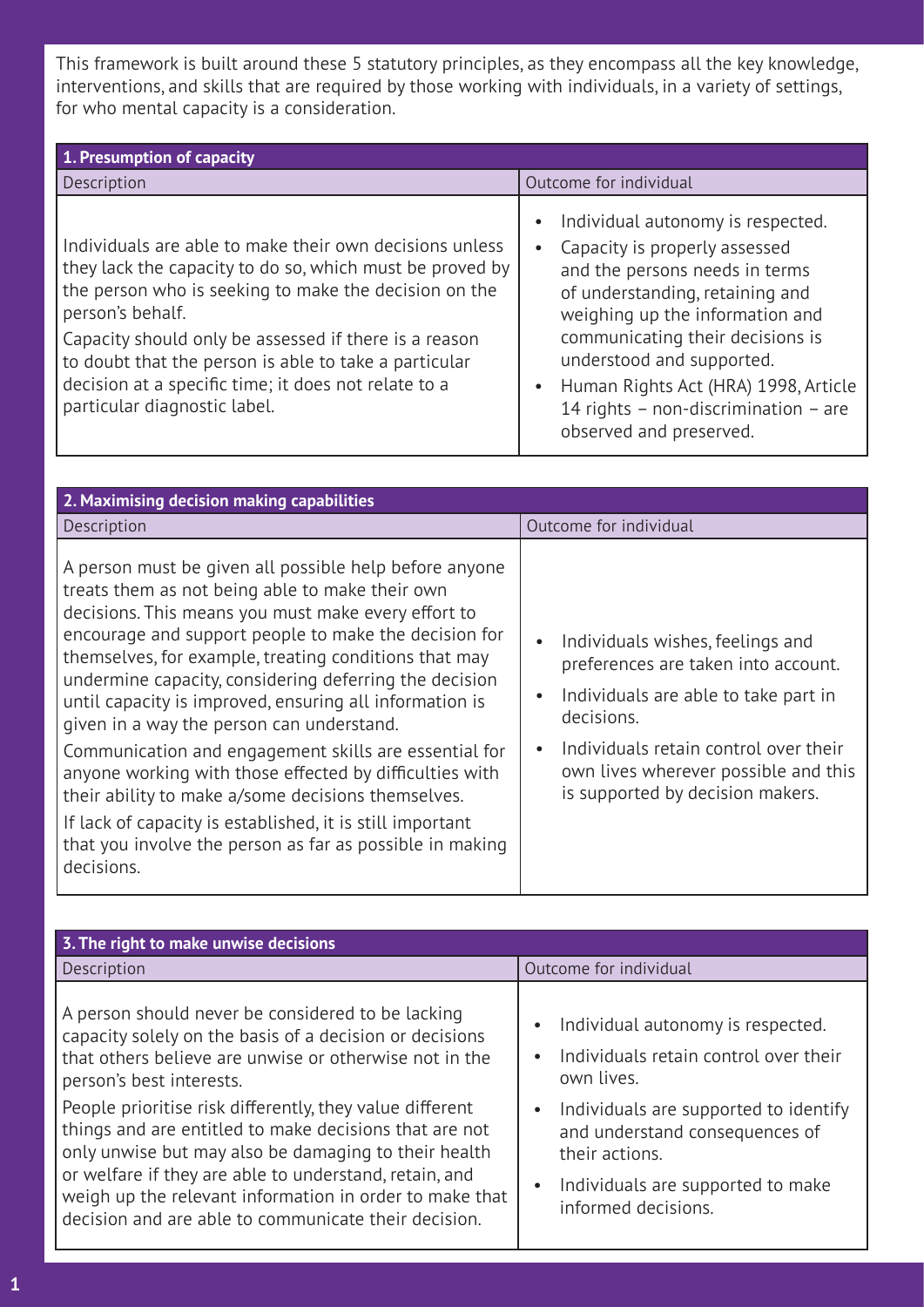| 4. Best interests                                                                                                                                                                                                                                                                                                                                                                                                                                                                                                     |                                                                                                                                                                                                                                                    |
|-----------------------------------------------------------------------------------------------------------------------------------------------------------------------------------------------------------------------------------------------------------------------------------------------------------------------------------------------------------------------------------------------------------------------------------------------------------------------------------------------------------------------|----------------------------------------------------------------------------------------------------------------------------------------------------------------------------------------------------------------------------------------------------|
| Description                                                                                                                                                                                                                                                                                                                                                                                                                                                                                                           | Outcome for individual                                                                                                                                                                                                                             |
| Any decision taken on behalf of someone should<br>consider all the factors relevant to them, including their<br>wishes and feelings, the views of others, beliefs and<br>medical, social and emotional welfare, using the section<br>4 checklist as a guide to 'working-out' what might be in<br>a person's best interest.<br>Actions taken in relation to the person's care, treatment<br>or other supports are based on a decision that reflects<br>the persons best interest in the most holistic way<br>possible. | Decisions are only taken that take<br>account of what that person would<br>have wanted.<br>Those who know the person best are<br>involved in decisions.<br>Decisions made on the individual's<br>behalf are based on what is important<br>to them. |

| <b>5. Less Restriction</b>                                                                                                                                                                                                                                                                                                                                                                                                                                                                                                                                                                            |                                                                                                                                                                                                                                                                                                                          |
|-------------------------------------------------------------------------------------------------------------------------------------------------------------------------------------------------------------------------------------------------------------------------------------------------------------------------------------------------------------------------------------------------------------------------------------------------------------------------------------------------------------------------------------------------------------------------------------------------------|--------------------------------------------------------------------------------------------------------------------------------------------------------------------------------------------------------------------------------------------------------------------------------------------------------------------------|
| Description                                                                                                                                                                                                                                                                                                                                                                                                                                                                                                                                                                                           | Outcome for individual                                                                                                                                                                                                                                                                                                   |
| Any interventions take account of whether there is a<br>less restrictive way of achieving the same purpose with<br>an emphasis on reducing restrictions wherever possible.<br>Any restrictions placed upon a person are considered in<br>terms of whether they are a proportionate response to<br>the identified risk of harm to themselves, whether direct<br>or indirect (e.g. the result of harm to others).<br>An individual's rights must always be balanced against<br>the risk of harm and any restrictions must be only<br>applied if it is determined to be in a person's best<br>interests. | Individuals are not subject to any<br>$\bullet$<br>more restriction to their liberty than<br>is absolutely necessary.<br>Individuals residual liberty is<br>$\bullet$<br>promoted when restrictions (or<br>deprivations) of liberty are necessary.<br>Restrictions are only used to protect<br>the individual from harm. |

## **Essential Awareness**

The MCA is a law that affects all of us. Anyone in any position where interaction with the public is a part of their role will need to have a basic awareness of the principles of the Act and what it means to them in their roles.

**Target Audience:** including but not limited to: Local communities and community leaders; Voluntary organisations and volunteers; Service users; Informal carers and relatives, DWP, Job Centre advisors, Trading Standards, Educational providers, Customer service staff across all organisations, with the aim of raising awareness of the provisions and protections of the Mental Capacity Act 2005 and to promote the individual's rights to make their own decisions wherever possible.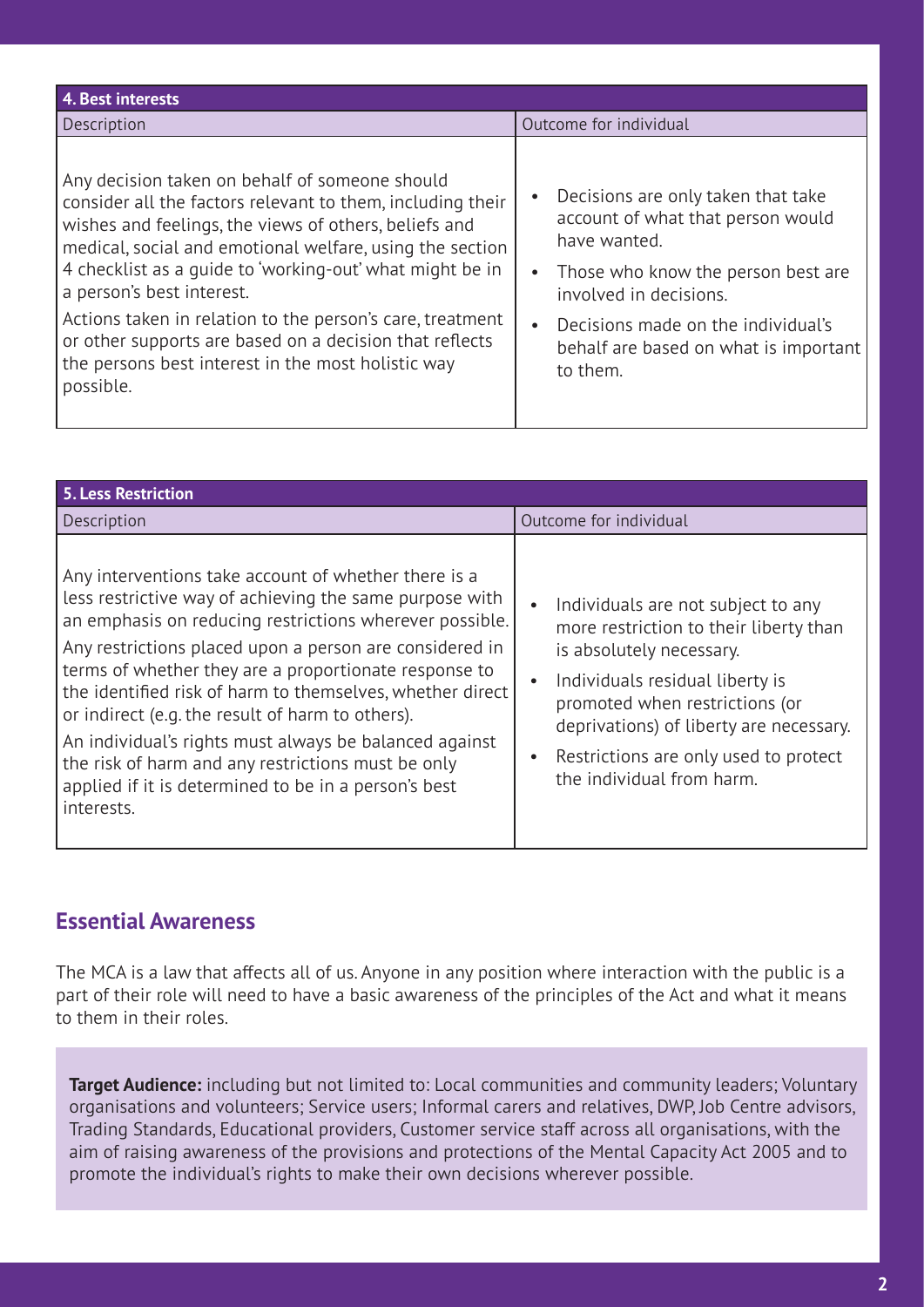#### **Essential Awareness – 'The MCA Affects us All"**

Understanding that mental capacity is to be assumed unless there is a reason to question and assess it.

Understanding that the onus is on the worker to determine incapacity to make a specific decision at the time it needs to be made on the balance of probabilities not on the person to prove they have capacity.

Ability to use communication and engagement skills to support a person who has difficulties with mental capacity to make (or take part in) decisions for/about themselves.

Knowledge of how capacity is defined and that mental capacity is time and decision specific.

Knowledge and understanding of the statutory principles and how they underpin any decisions or actions.

Knowledge that the decision maker is the person most appropriate in each decision being made.

Understanding of supported decision making and the steps that should be taken to involve individuals in their own lives.

Knowledge of, and confidence to report concerns and request input from others and consultant with both the person and their family and supporters.

## **Purpose of the Framework**

This framework incorporates and links to a number of other competence standards, for example the National Safeguarding Competence Framework and the BIA capabilities. It is divided by staff group and is focused on what different groups need to demonstrate under each of the 5 principle areas.

## **What is Competency?**

Each professional competency standard within this framework refers to a combination of skills, knowledge and experience expected of individual staff. This framework aims to ensure that these qualities inform MCA practice in a way that is commensurate with an individuals' occupational role and responsibility.

Competency involves being able to demonstrate the ability to be critically reflective and self-aware as you analyse, review and evaluate your skills, knowledge and professional practice, exploring alternative approaches and being open to change.

## **Carrying out the assessment of competency**

The assessment of competencies should combine a mix of direct observation of practice, as well as a process of exploration, discussion and questioning in supervision and appraisal meetings to develop analytical and evaluative thinking, developing professional judgment. Assessment should also reflect a knowledge and understanding of Local Authority Multi-Agency Policy and Procedures for Safeguarding Adults, Operational Instructions and Safeguarding Practice Standards.

The assessment of competencies should be undertaken by an appropriate competent staff member such as a supervisor. This can combine a mix of direct observation of practice, discussion and questioning in supervision and appraisal meetings.

All staff and volunteers should be helped to develop MCA competencies. This can be done by participating in formal training and development opportunities. However, there are also many opportunities for staff to learn and develop within the workplace, for example, discussions in team meetings, shadowing with more experienced staff, and mentoring opportunities.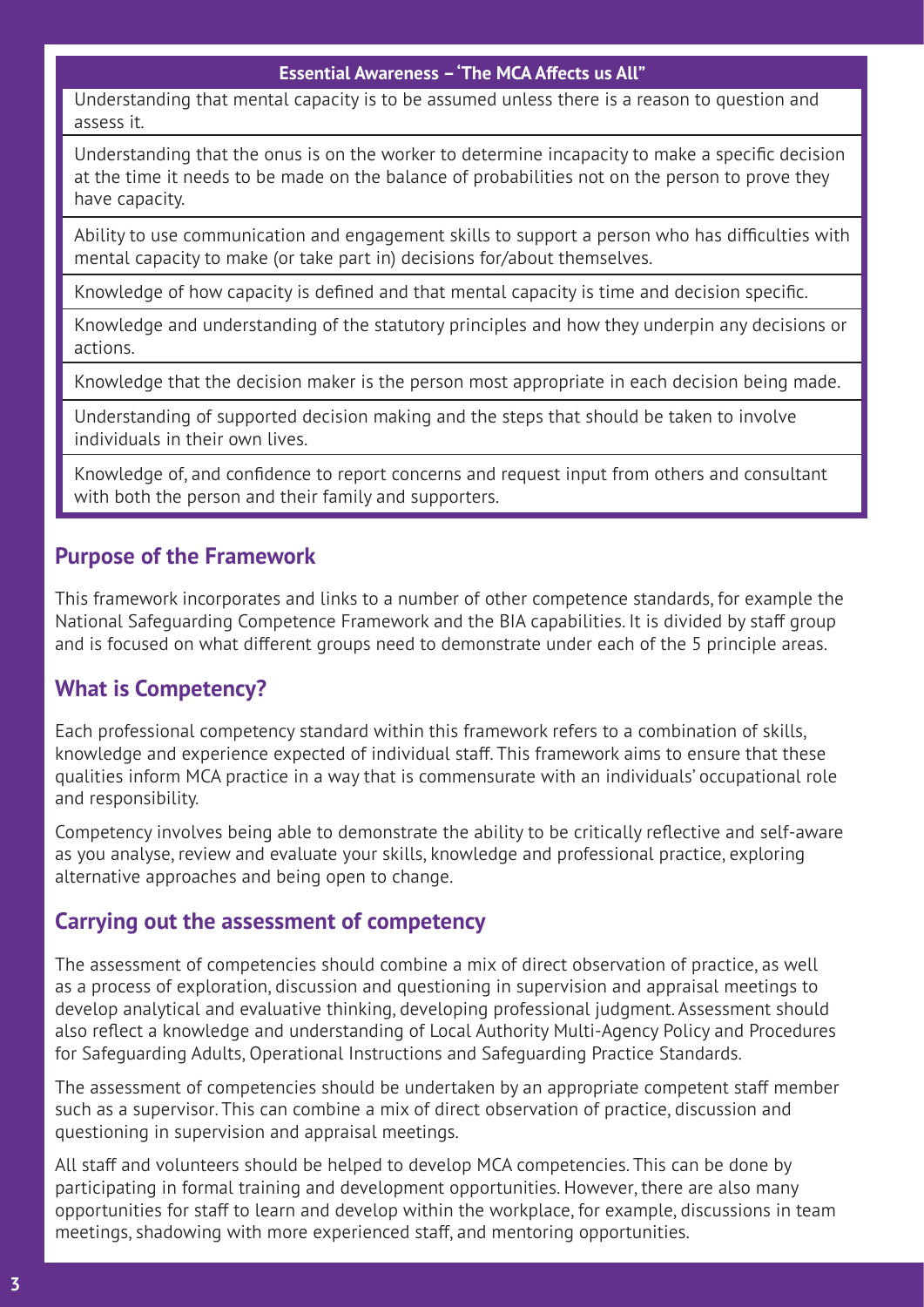## **Staff Groups**

The MCA is relevant to any staff of any public service, whether directly delivered by statutory agencies (e.g. Local Authority, NHS, Police, Fire service etc.) or via third sector care providers (e.g. private or charitable organisations providing health, social care or other public service support services). For the purposes of clarity these staff groups have been identified as per the following table.

|                                                                                                             | Including, but not limited to:                                                                                                                                                                                                                                                                                                               |                                                                                                                                                                                                                                                                                                                                                                 |
|-------------------------------------------------------------------------------------------------------------|----------------------------------------------------------------------------------------------------------------------------------------------------------------------------------------------------------------------------------------------------------------------------------------------------------------------------------------------|-----------------------------------------------------------------------------------------------------------------------------------------------------------------------------------------------------------------------------------------------------------------------------------------------------------------------------------------------------------------|
| <b>Staff Group A:</b><br><b>Health &amp; Care</b><br>workers and other<br><b>Public Sector Staff</b>        | • Care assistants<br>• Unqualified social care staff<br>• Care home workers<br>• Home care workers<br>• Health care assistants<br>• Support workers/Nursing<br>Assistants/care workers<br>• Community support workers<br>• Support Time & Recovery workers /<br><b>Re-ablement Workers</b><br>• Transitions workers<br>• Personal assistants | • Volunteers<br>• Befrienders, mentors and advisers<br>• Medical receptionists<br>· Service receptionists, ward clerks<br>and other admin with service user<br>contact<br>• Social Care Customer Service staff<br>• Housing Staff<br>• Adult Foster Carers<br>• Fire service Vulnerable Persons<br>Officers (VPO) (or equivalent)<br>• Community policing staff |
| <b>Staff Group B:</b><br><b>Provider Managers</b>                                                           | • Care home managers<br>• Home care coordinators and<br>managers<br>• CQC Registered managers in all<br>provider settings<br>• Ward Managers                                                                                                                                                                                                 | • Other residential or nursing<br>provider service managers<br>• Supported housing and extra care<br>managers<br>• Other housing managers                                                                                                                                                                                                                       |
| <b>Staff Group C:</b><br><b>Professional Health</b><br>& Social Care Staff<br>(Qualified non<br>specialist) | • Children & Family Social Workers<br>• Adult Newly Qualified Social<br><b>Workers</b><br>• Transitions social workers<br>• Occupational Therapists<br>• General & Physical Health Nurses<br>• General & Physical Health Medical<br>Staff<br>$\bullet$ GPs<br>• Surgical Staff<br>• Health Visitor                                           | • Dieticians<br>• Physiotherapists<br>• Pharmacists<br>• Radiologists<br>· Dentists and dental nurses<br>• Phlebotomists<br>• Other Allied Health Professionals<br>• Team managers and Senior<br>Practitioners<br>• CCG and LA commissioners and<br>contract managers                                                                                           |
| <b>Staff Group D:</b><br><b>Professional Health</b><br>& Social Care Staff<br>(Qualified Specialist)        | • Dementia Nurses<br>• Learning Disability Nurses<br>• Mental Health Nurses<br>• Approved Mental Health<br>Professionals (AMHPs)<br>• Adult Social Workers (inc Mental                                                                                                                                                                       | <b>Health and Learning Disability</b><br>Social Workers)<br>• Forensic SW<br>• Psychologists / Other therapists<br>• Psychiatrists (including section 12<br>doctors)                                                                                                                                                                                            |
| <b>Staff Group E:</b><br>LA Authorisers &<br><b>Leads</b>                                                   | • LA DoLS Authorisers<br>• MCA / DoLS leads in LA and NHS organisations<br>• Board and Senior Management MCA / DoLS portfolio holders                                                                                                                                                                                                        |                                                                                                                                                                                                                                                                                                                                                                 |
| <b>Staff Group F:</b><br><b>Best Interest</b><br><b>Assessors</b>                                           | • Social Workers, Nurses, OTs, Psychologists who have completed an<br>accredited Best interests Assessor (BIA) qualification programme                                                                                                                                                                                                       |                                                                                                                                                                                                                                                                                                                                                                 |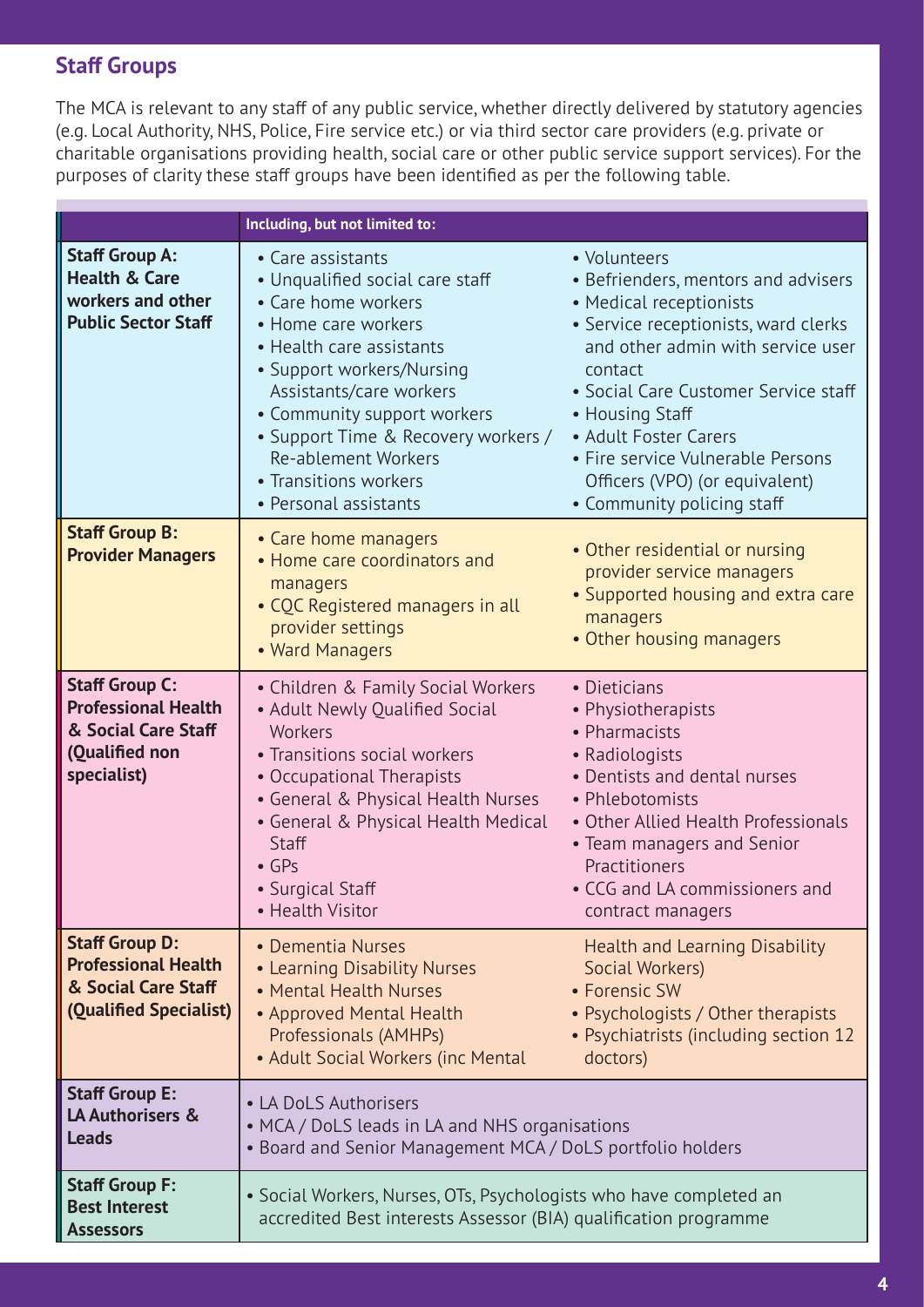## **What is Mental Capacity?**

Mental Capacity means the ability to make a decision at a time it needs to be made. It is not about insight into your own needs, sensible decision making or doing what is best for yourself, but rather it is defined by whether a person has an impairment of disturbance of the mind or brain (s.2 MCA), and whether that impairment means they are unable to understand, retain and weigh the relevant information and communicate the decision (s.3, MCA). Capacity can vary over time and on the decision being made. Physical conditions, including environmental issues, can also affect a person's capacity. The emphasis within the MCA is about taking all this into account and taking steps to make sure a person is supported.

If a specific decision is not needing to be made then the assessment of capacity should not be applied. The first step in any MCA process is the identification of the decision that needs to be made and the relevant or 'salient<sup>1</sup>' information a person would be expected to understand, weigh and retain to make the decision.

## **What Mental Capacity is not**

How we think about and work with mental capacity has changed over time and much needs to be done to raise awareness and challenge assumptions that are often made about a person's capacity based on their condition or diagnosis.

Capacity for each decision should be considered and assessed where there is a concern. It is not based solely on -

- The ability to do a task
- Insight into your own condition
- Having a dementia or mental illness
- The outcome of a mental examination or another clinical tool, or
- A measure of cognitive performance.

## **The MCA Process**

The MCA provides a clear process and emphasises that capacity is a time specific, decision specific, issue. The following flow chart illustrates the processes involved in thinking about whether an individual has the mental capacity to make a decision for themselves.

The Act includes several ways that the person can plan for the future. It also contains a framework for working out what might be in the person's best interests.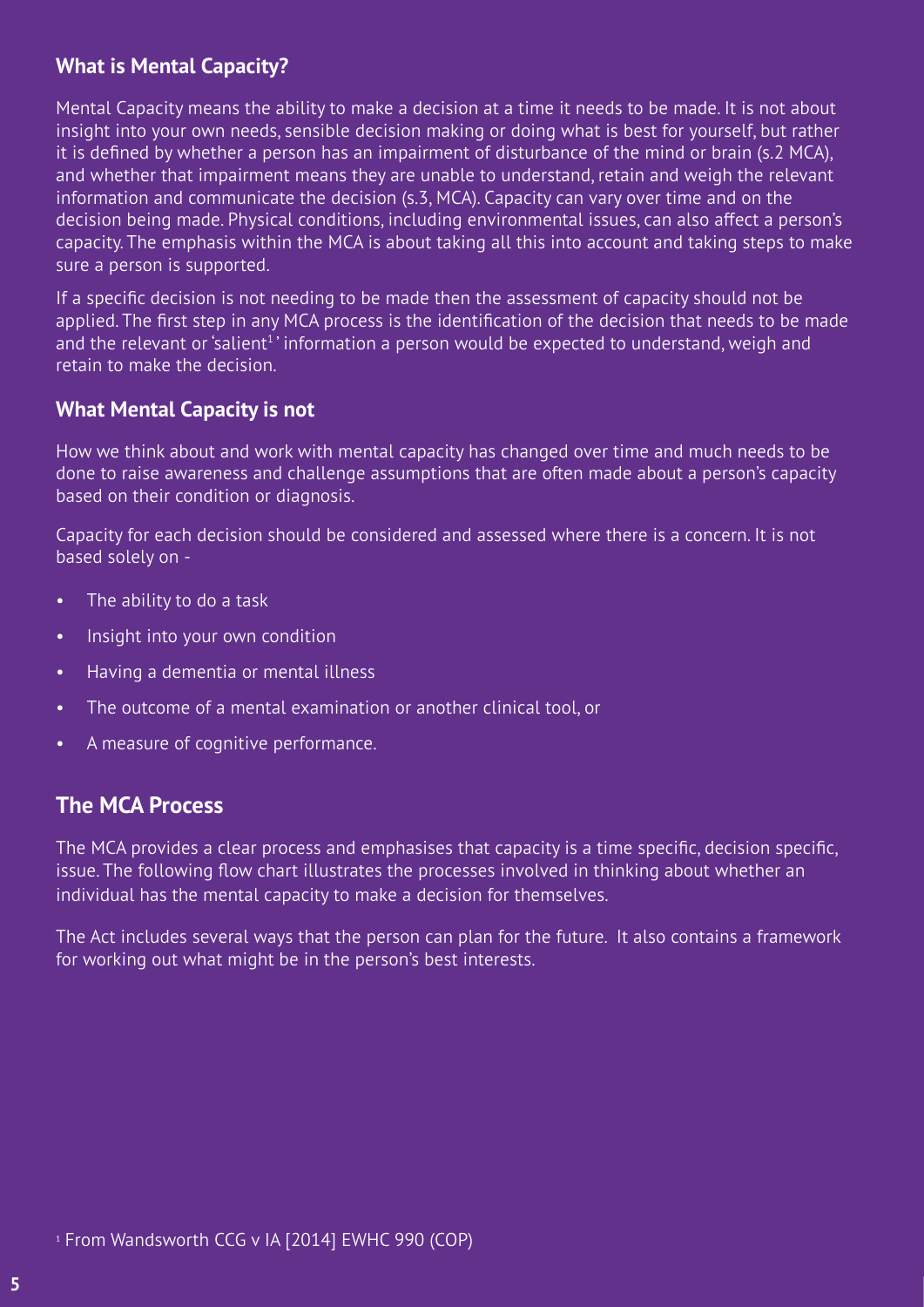## **Assessment of Capacity to Make a Decision**



**Adapted from: DBC (2016) GP Toolkit: MCA Process Flowchart.** 

**Freely available for not-for-profit use at: http://mentalcapacityresources.co.uk/index.html**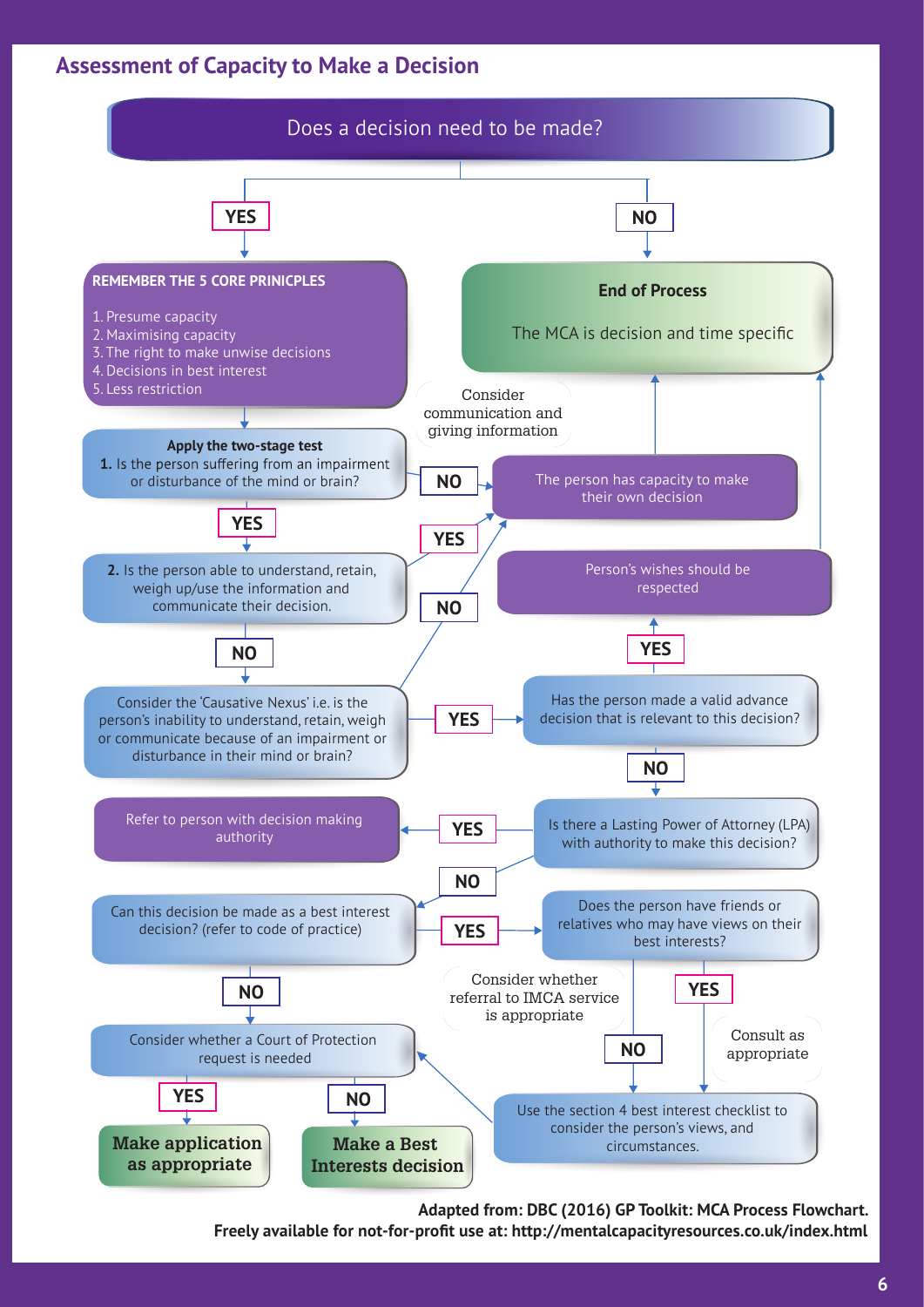## **Decision Making Authorities**

Under the MCA it is clear where the authority for decisions should be taken from when the person themselves is unable to make a given decision. The Act includes several ways that the person can plan for the future via advance decisions and Lasting Powers of Attorney (LPA) for either/both property and affairs and health and welfare decisions. It also contains a framework for working out what might be in the person's best interests.

Where there is no applicable Lasting Power of Attorney in place, and a decision needs to be made there are two possible options in terms of decision making authorities. Firstly, for day to day decisions where the individual is not appearing to object (for example personal care, social activities, accommodation decisions and support plans) it is appropriate for the person most appropriate to make the decision. For more complex decisions, for example in relation to end of life care or serious medical treatment that may have significant complications or risks, or where the person is deprived of their liberty and objecting, it may be that a referral to the Court of Protection is appropriate. The court can make decisions directly, or where ongoing decisions may be needed the appointment of a deputy may be required. Staff in all groups should seek advice and support from their own managers and legal departments where more complex or serious decisions need to be made.

## **Next of Kin**

The term Next of Kin (NoK) is commonly used and there is a presumption that such a person has certain rights and duties; this is not actually the case. Staff and professionals may seek to consult the next of kin but that person cannot consent to anything on the persons' behalf unless they have a Lasting Power of Attorney or other authority to make the decision (e.g. deputyship, EPA). Seeking NoK consent is a mistake often made in public sector settings, but it is not a legally valid consent.

**For more information, please see our booklet 'Next of Kin: Understanding Decision Making Authorities' (Bogg & Brown, 2016) available here - http://www.scie.org.uk/mca-directory/files/nextof-kin-booklet.pdf**

## **Advance Decisions to Refuse Treatment**

Under the Mental Capacity Act 2005 these types of decisions have legal status. An advance decision can only be made by a person if they are over the age of 18 and have capacity to make that decision. They relate to medical decisions, and the statement must state which treatment they are refusing. The decision can be amended at any time by the person themselves.

Staff and professionals seeking to provide treatment, once the person has lost capacity to decide for themselves, will need to check whether an advance decision exists, if it does is it valid (i.e. the person has not altered the decision) and is it applicable to the treatment being proposed. A valid and applicable advance decision to refuse treatment has the same effect as the person making the decision themselves at the time it needs to be made. The advance decision may be communicated verbally, or where it concerns life sustaining or lifesaving treatment, in writing.

## **Advance Statement of Wishes**

A person can stipulate what they would like to happen if certain situations arise. Such a statement may form part of their care plan or may be recorded separately. It is not legally binding, but it should be considered if a best interests decision has to be taken on the person's behalf.

## **Lasting Powers' of Attorney**

Before the Mental Capacity Act was introduced, there was an arrangement called an Enduring Power of Attorney (EPA). These are now less common but there are still a small number in existence. These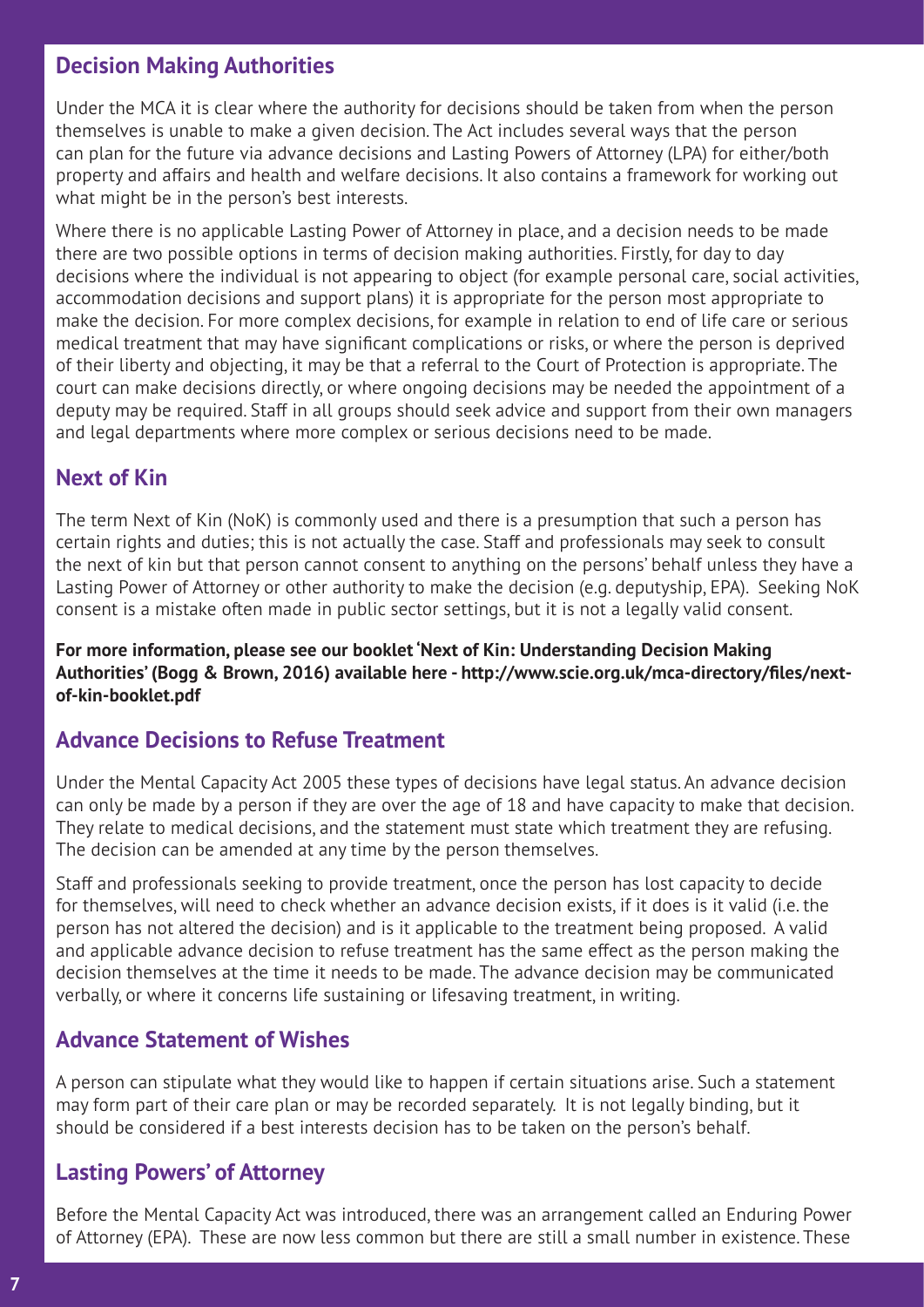relate to financial and property matters only.

The MCA creates a system in which the person can select who they want to make decisions on their behalf and the decisions which they will have authority to make, these are called Lasting Power of Attorney (LPA).

There are two types of LPA, one for property and affairs, including finances, and one for health and welfare, including medical treatment and accommodation issues. For an LPA to be valid it must be registered with the Office of the Public Guardian (OPG) before it can be used.

## **Enduring Powers' of Attorney**

Enduring powers of attorney (EPA) were valid under previous legislation, prior to the implementation of the Mental Capacity Act. Whilst these are now fewer in number, there are still some EPA's in existence. An EPA applied to property and finance decisions, and is not a valid decision making authority for health and welfare decisions.

## **Court of Protection and Court Appointed Deputies**

Where a person has not made an advance decision or LPA and a complex, or series of, decisions need to be made it may be necessary to apply to the Court of Protection. In these cases, the Court may make a specific judgement or, where a number of decisions may need to be made, appoint a Deputy to continue to act in the persons' best interests if they are unable to decide for themselves.

## **Communication for consent**

The MCA principles required a person to be fully informed of the decision to be made, the options available and the potential outcome of any decision.

For a person to be fully informed, time should be spent discussing their options and clearly informing them of any foreseeable outcomes and impact of the different options available to them.

An informed decision can only be achieved once the person is clear about all the options available to them and the potentially or likely outcomes of each of those options.

Where there are language difficulties it is imperative that support should be gained. This is most appropriately achieved through translation services and is not always effective to use family members in MCA discussions.

## **Office of the Public Guardian**

The Office of the Public Guardian (OPG) have an important role in terms of both registering LPA's – health and welfare and property and affairs, and in supervising Attorney's, Deputies and EPA holders.

**More information about the OPG, including the services they provide, is available on their website at https://www.gov.uk/government/organisations/office-of-the-public-guardian**

## **Making Best Interest Decisions**

When the person lacks capacity to make their own decisions, and there is no other decision making authority in place, it may be necessary for someone else, often a staff member or other professional, to make the decision for the person. These are called best interests decisions, and should be made by the person best placed and proposing to make the decision (e.g. if it's a medical decision, the doctor is likely to be best placed; a social care decision, the social worker; a fire safety risk, the fire officer etc).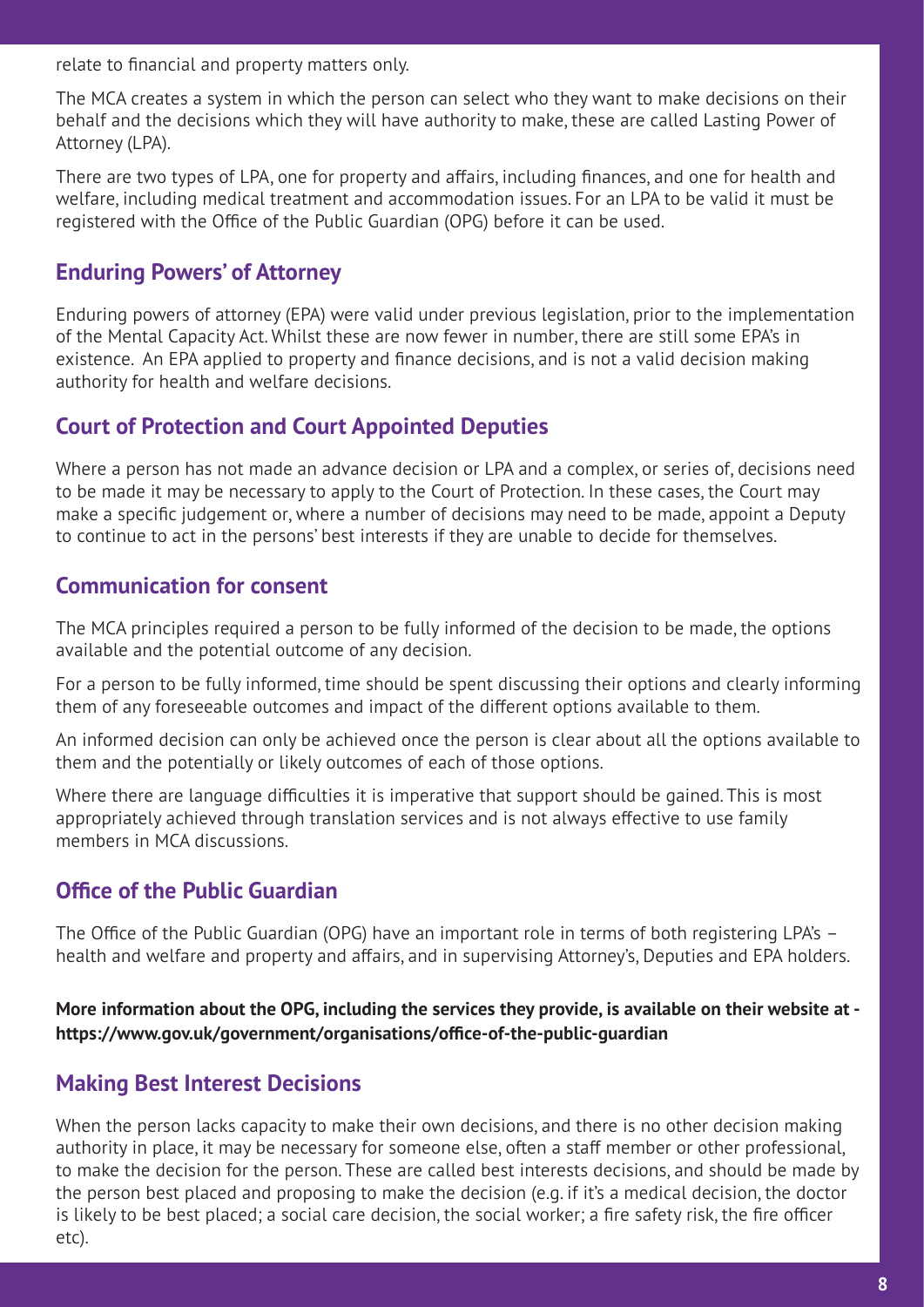## **The Section 4 (MCA) Checklist**

While there is no formal definition of best interests, the aspects of a person's life and experience that should be taken into account when making a decision are set out in section 4 of the MCA, with further guidance provided in the 2007 MCA code of practice.

## **The Best Interest Checklist**

- Decisions should not be made solely based on age, appearance, condition, or behaviour that could lead to assumptions being made.
- All relevant circumstances are considered by the person making the determination.
- Consider whether the person is **likely to regain capacity** and if so when.
- Where practicable, **encourage the person to participate in the decision.**
- If life sustaining treatment, must not be motivated to bring about death.
- Consider the person's **past and present wishes and feelings** (including any relevant written statement).
- The **beliefs and values** that would be likely to influence his/her decision if s/he had capacity (e.g. cultural background, religious affiliation).
- The other factors that s/he would be likely to consider if he/she were able to do so (e.g. **emotional bonds, family obligations**).
- **Must consult** with anyone named by the person to be consulted, anyone engaged in caring for the person or interested in their welfare, a donee of a LPA, a deputy appointed by the Court of Protection.
- Have identified and preferred the **least restrictive alternative** for the person's rights and freedom of action.

(**Adapted** from MCA 2005, s4)

## **Acts in Connection with Care and Treatment**

Once an assessment of capacity has been made and a best interests decision considered, as per the section 4 checklist, only then can care, treatment, or other social support, be given to a person that lacks capacity to make their own decision about the matter.

While the general legal principle is that no-one can interfere with an adult's body or property without their consent, section 5 of the MCA provides protection for acts done if the person is established as being mentally incapacitated, and the act (which would normally require consent) is in the person's best interests. The MCA Code of Practice (2007) provides examples of the types of acts that this section covers. These lists are not exhaustive and other care and support activities may also apply.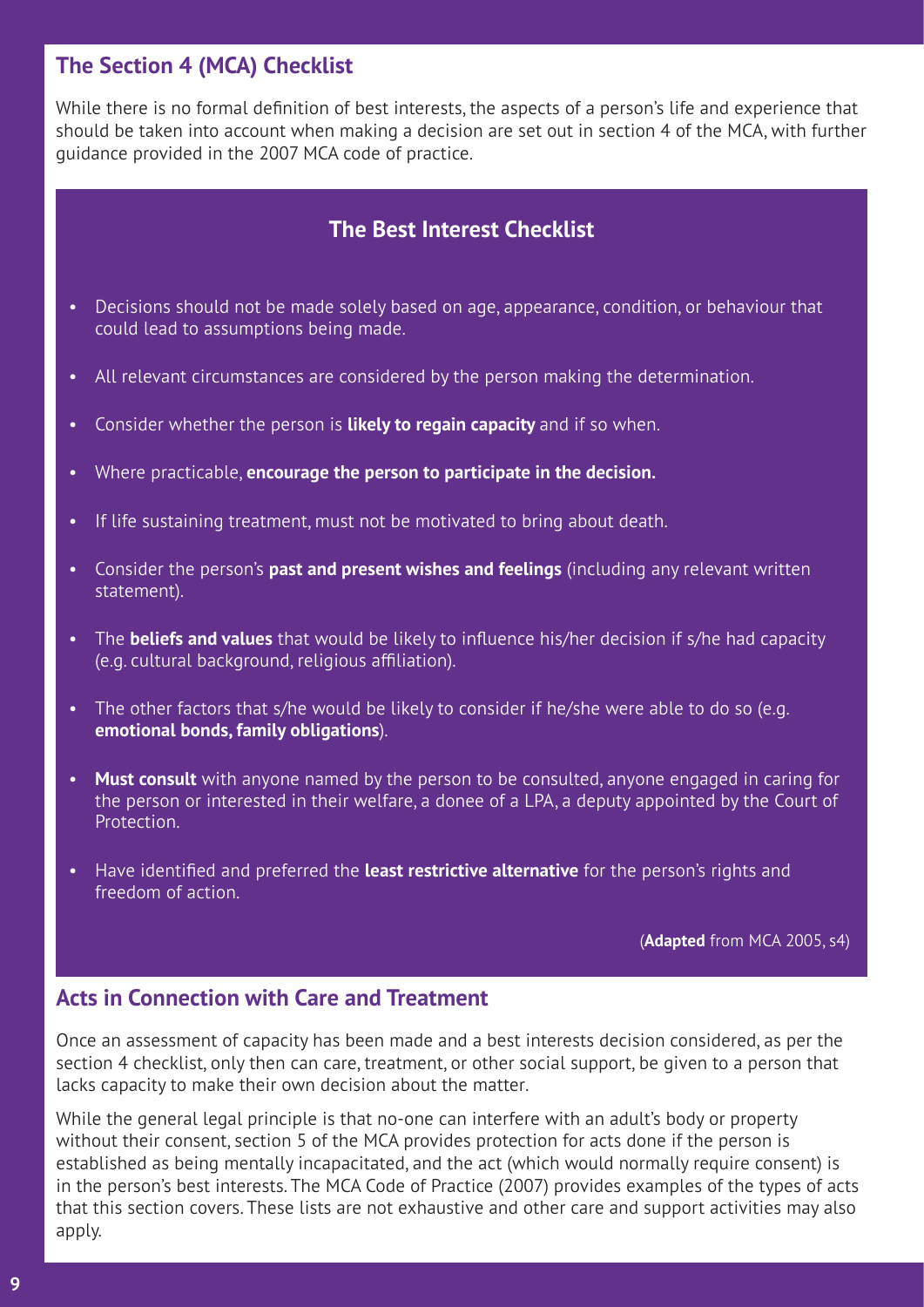| Mental Capacity Act Code of Practice: Acts in Connection with care and treatment                                                                                                                                                                                                                                                                                                                      |                                                                                                                                                                                                                                                                                                                 |  |
|-------------------------------------------------------------------------------------------------------------------------------------------------------------------------------------------------------------------------------------------------------------------------------------------------------------------------------------------------------------------------------------------------------|-----------------------------------------------------------------------------------------------------------------------------------------------------------------------------------------------------------------------------------------------------------------------------------------------------------------|--|
| In connection with personal care<br>In connection with treatment                                                                                                                                                                                                                                                                                                                                      |                                                                                                                                                                                                                                                                                                                 |  |
| Assistance with physical care, e.g. washing,<br>$\bullet$<br>dressing, toileting, changing a catheter, colostomy<br>care<br>Help with eating and drinking<br>Help with mobility or travelling<br>Helping someone with shopping, paying bills or<br>other domestic and household maintenance<br>Helping someone to move home<br>$\bullet$<br>Providing services around the home or in the<br>community | Administering medication<br>Diabetes injections<br>Diagnostic examinations and tests<br>Medical and dental treatment<br>Nursing care at home or in hospital<br>Taking someone to hospital for<br>assessment or treatment<br>Emergency procedures and care<br>Invasive medical procedures including<br>$\bullet$ |  |
| Helping someone to take part in education, social<br>$\bullet$<br>or leisure activities. (see MCA CoP, para 6.5)                                                                                                                                                                                                                                                                                      | surgery (see MCA CoP, para 6.5)                                                                                                                                                                                                                                                                                 |  |

#### **There are limitations to what section 5 can be used for, these include -**

- when the treatment in question is specified in a valid and applicable advance decision to refuse that treatment, and
- where restraint is needed to provide the care and treatment and this is not proportionate to the risk of harm and is not in the person's best interests.

#### **Restraint is defined in the Act in section 6 as -**

- the use or threat of force to secure the doing of an act that the individual resists; or
- the restriction of the individual's liberty, whether that individual resists or not.

## **Less and Least Restriction**

Any restrictions that are imposed on a person need to consider the principle of Less Restriction, i.e. can restrictions that are in place be reduced or minimised in any way while still ensuring the person's wellbeing is safeguarded and risks are managed? Also need to consider the principle of least restriction (as set out in the s4 best interest checklist) i.e. what is the least restrictive option available that protects the persons rights and freedoms. This only applies to restrictions that are necessary to protect the person without capacity, from the risk of harm.

Restrictions should not be imposed under the MCA that are for the protection of other people, where this is the case an alternative framework will be required, e.g. Mental Health Act, criminal justice interventions etc.

## **Coersion and Control**

Coersion, with or without accompanying abuse or violence, has been recognised as a significant factor in domestic abuse and adult safeguarding situations. A new offence was created in 2015 by the Serious Crime Act, - 'controlling or coercive behaviour in intimate or familial relationships' (section 76), which closes a gap in the law around patterns of controlling or coercive behaviour in an ongoing relationship between family members or partners.

**For more information about the complexities of coercion where capacity is an issue please see the Research in Practice resource focusing on this subject at - http://coercivecontrol.ripfa.org.uk**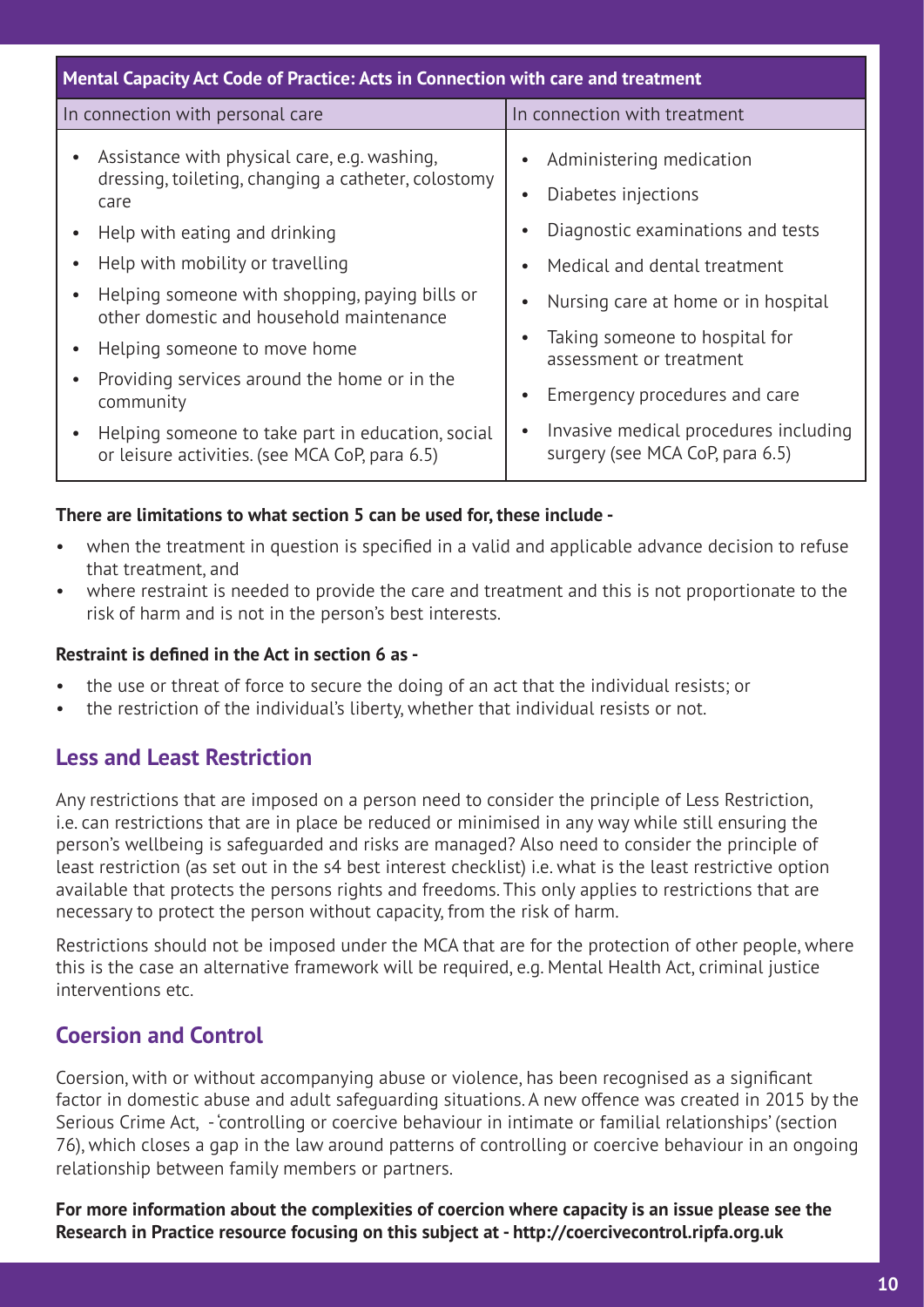## **Safeguarding and Mental Capacity**

In situations where a person,who may need care and support is actually, or potentially, at risk of harm the Local Authority has a statutory duty to safeguard the person whether they have capacity in relation to the process or not. The MCA also created two criminal offenses – ill-treatment and wilful neglect – that can be committed by anyone responsible for the persons' care and support (paid and informal supporters). It also makes it clear that while professionals must approach any situation with the presumption of capacity, where there are concerns they may need to consider, for example, whether the person has the capacity to decide about their own situation, or whether they can refuse consent for information to be shared in any safeguarding enquiry.

## **Where does Deprivation of Liberty and Article 5 fit in?**

The European Convention of Human Rights (1950) and the Human Rights Act (1998), which is the Government's interpretation of the convention within UK Law, governs the relationship between the state and its citizens.

Human rights are universal and apply to us all. Some of our rights are 'absolute', for example in England and Wales, the right to protection from torture and inhumane and degrading treatment (Article 3). Others are 'qualified', meaning that the state can interfere with them if there is a 'procedure prescribed by law' to authorise it. Deprivation of a persons' liberty is one of these qualified rights and is set out in Article 5 of both the Human Rights Act 1998 and the European Convention, which state –

- Article 5 (1). Everyone has the right to liberty and security of person. No one shall be deprived of his liberty save … in accordance with a procedure prescribed by law.
- Article 5 (4). Everyone who is deprived of his liberty … shall be entitled to take proceedings by which the lawfulness of his detention shall be decided speedily by a court and his release ordered if the detention is not lawful.

The Deprivation of Liberty Safeguards (DoLS) were added to the MCA by the Mental Health Act 2007. This means that DoLS is part of the MCA, and as such is underpinned by the same processes and considerations as those for mental capacity more generally, crucially this includes the core principles of the MCA.

## **Financial Abuse and Scamming**

The Care Act (2014) has recognised the risk posed by financial abuse/crime on individuals, families and society.

Financial abuse is the second most common form of abuse experienced by adults at risk of harm, and there is growing awareness that individuals are being increasingly targeted by mass marketing scams and other types of financial fraud (Social Care Institute for Excellence, 2011). Scams are criminal schemes, often disguised as business practises, that rely on the premise of false promise. Many are run by networks of organised crime. They offer for example a product, investment or relationship, but the perceived value of the offer does not exist. Scamming is increasingly a global problem and those who may have difficulties understanding or using complex information and who may lack capacity in this area, are likely to be at risk.

**For more information on financial scamming, please see the BU booklet "Financial Scamming: A Brief Guide" (Brown, 2016), available at - http://www.ncpqsw.com/financial-scamming/**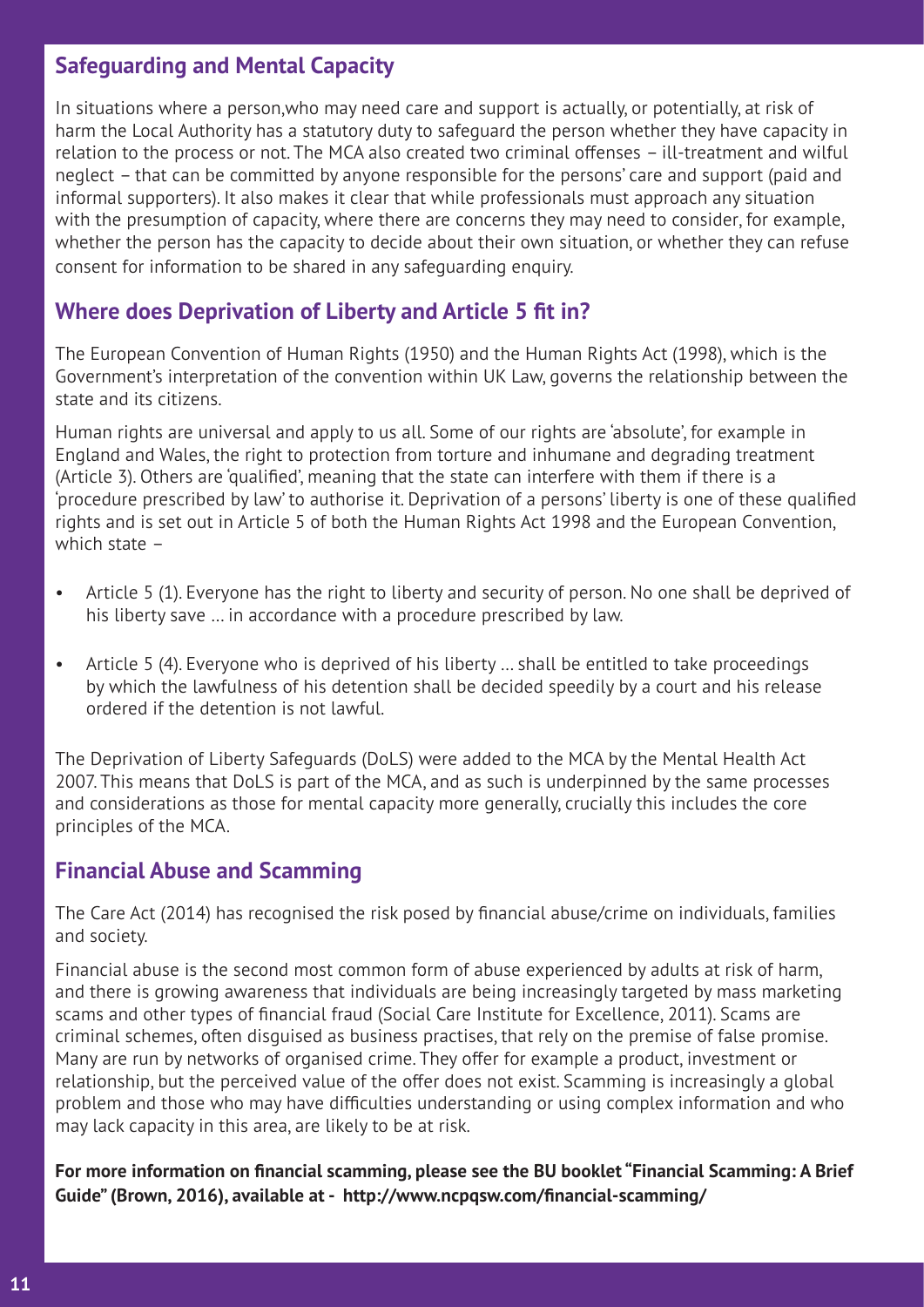## **Section 42, Care Act 2014**

A Section 42 enquiry must take place if there is reason to believe that abuse or neglect is taking place, or is at risk of taking place, and the local authority believes that an enquiry is needed to help it to decide what action to take to support and protect the person in question.

Within the context of 'Making Safeguarding Personal' the particular circumstances of each individual will determine the scope of each enquiry, as well as who leads it and the form it takes.

## **Care Act 2014**

The Care Act 2014 creates a legal framework for how local authorities and other parts of the system should work together to protect adults at risk of abuse or neglect. The Act requires the local authority to make enquiries, or to ask others to make enquiries, where they reasonably suspect that an adult in its area is at risk of neglect or abuse.

The statutory guidance to the Care Act 2014 also outlines a number of fundamental principles that must now underpin the practices of a range of public service organisations in relation to adult safeguarding and mental capacity, these include the importance of:

- 1. Promoting wellbeing when providing support or making a decision in relation to a person.
- 2. Beginning with the assumption that the individual is best placed to make judgments about their own wellbeing.
- 3. Taking into account any particular views, feelings or beliefs (including religious beliefs) which impact on the choices that a person may wish to make about their support. This is especially important where a person has expressed views in the past but no longer has capacity to make decisions themselves.
- 4. A preventive approach because wellbeing cannot be achieved through crisis management. By providing effective intervention at the right time, risk factors may be prevented from escalating.
- 5. Ensuring the person is able to participate as fully as possible in decisions about them and being given the information and support necessary to consider options and make decisions rather than decisions being made from which the person is excluded.
- 6. Considering the person in the context of their family and wider support networks, taking into account the impact of an individual's need on those who support them, and take steps to help others access information or support.
- 7. Protecting the person from abuse and neglect, and in carrying out any care and support functions professionals consider how to ensure that the person is and remains protected from abuse or neglect. This is not confined only to safeguarding issues, but should be a general principle applied in every case.
- 8. Ensuring that any restriction on the person's rights or freedom of action is kept to the minimum necessary. Where action has to be taken which restrict these, the course followed balances both the persons' best interests and the principle of less restriction.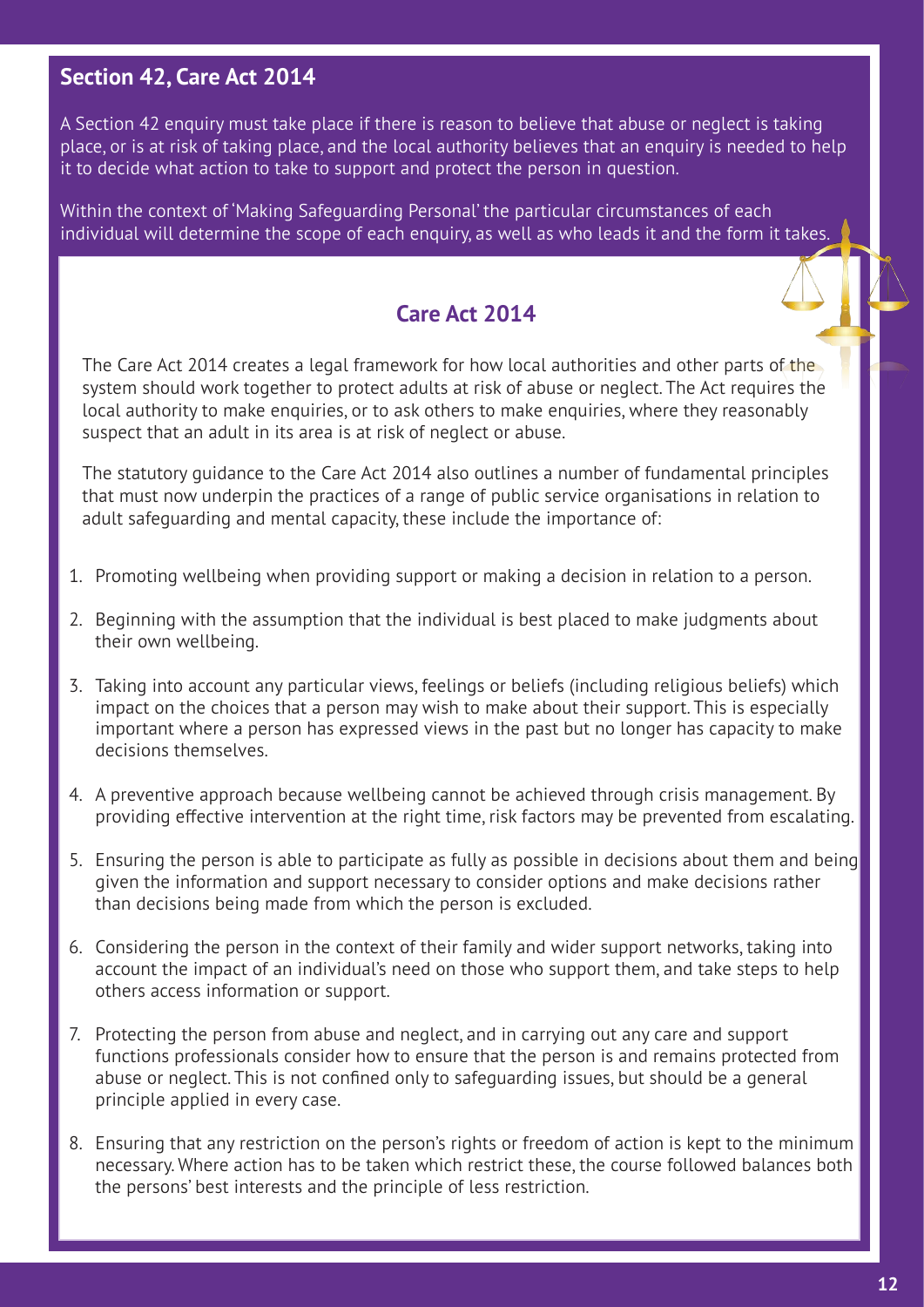## **Understanding the competence grids**

These competencies build upon the 'essential awareness' requirements set out earlier in this framework which apply to all groups and provide a framework for the level of understanding and application needed for staff and professionals working across a range of public sector settings.

Each staff group has a different role and function, and the competencies expected reflect this. The grids can be used as an assessment tool by identifying evidence under each requirement, or as a guide for continuing professional development and identifying training needs for individuals or teams working in different contexts. Where they are used for assessment purposes the evidence to support competence in each area should be recorded in the last column of each grid.

The grids for each staff group are based on the five key principles of the MCA and outline what staff in each group should understand and be aware of. The framework is designed to build through the staff groups, rather than as a standalone set of competencies for each group.

## **Example:**

- **Group A** would be expected to demonstrate the competencies set out for **group A.**
- **Group B** would be expected to demonstrate the competencies set out for staff **group A, plus the specific ones for group B.**
- **Group C** would be expected to demonstrate the competencies set out for staff **group A and B, plus the specific ones for group C.**
- **Group D** would be expected to demonstrate the competencies set out for staff **group A, B, & C plus the specific ones for them.**

#### **and so on for each group until -**

• **Group K,** who would be expected to demonstrate the competencies set out across the whole framework.

## **Relationship to Other Relevant/Related Frameworks**

These competencies are designed to build on existing professional standards and requirements across the full range of delivery and professional settings. Where directly relevant these have been cross referenced and/or incorporated in the relevant staff group, these include:

- Knowledge and Skills Statement for Adult Social Workers (DH, 2014)
- National Safeguarding Adults Competence Framework (BU, 2016)
- Best interests Assessor Capabilities (TCSW, 2014)
- Professional Capabilities Framework (PCF) (TCSW, 2012, updated BASW, 2015).
- Forensic Social Work Capability Framework (DH, 2016)
- PACE Code of Practice C (MoJ, 2012)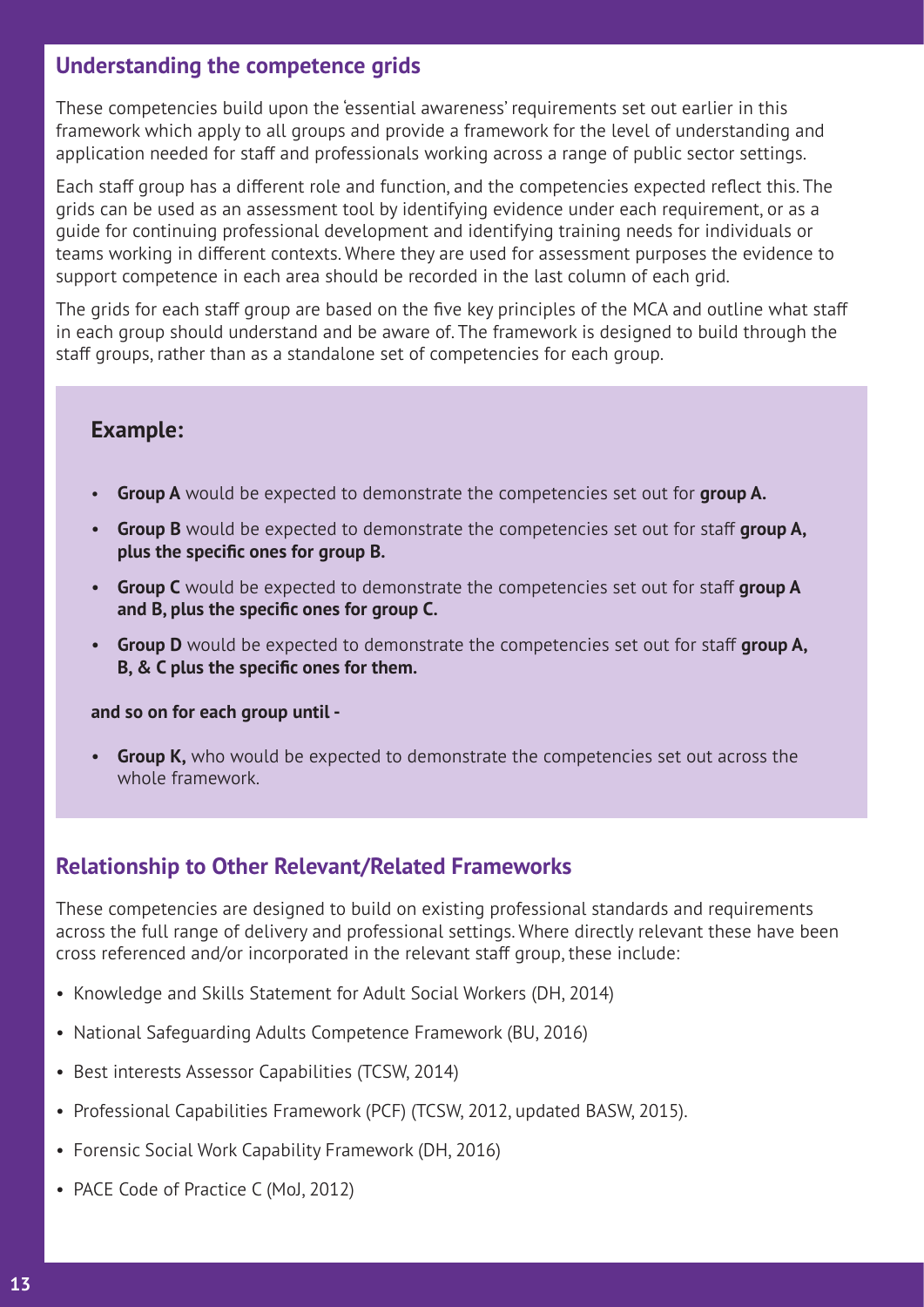## **Competence Grids**

## **Staff Group A – Health, Care and Public Sector Staff**

**Function: Public service workers** in all settings, who may have day-to-day contact with individuals for whom mental capacity in all, or certain, areas of their lives may be an issue or concern.

**Including, but not limited to:** Care assistants, Unqualified social care staff, Care home workers, Home care workers, Health care assistants, Support workers, Community support workers, STR workers, Transitions workers, Personal assistants, Volunteers, Befrienders, mentors and advisers, Medical receptionists, Service receptionists, ward clerks and other admin with service user contact, Social Care Customer Service staff, Housing Staff, Adult Foster Carers, Fire service Vulnerable Persons Officers (VPO) (or equivalent), Community policing staff.

| <b>Staff Group A:</b> |                                                                                                                                                                   |                  |
|-----------------------|-------------------------------------------------------------------------------------------------------------------------------------------------------------------|------------------|
|                       | Provided evidence must be pertinent and proportionate to role                                                                                                     | <b>Completed</b> |
|                       | <b>1. Presuming Capacity</b>                                                                                                                                      |                  |
|                       | This includes -                                                                                                                                                   |                  |
|                       | Understand their roles and responsibilities in relation to the Mental Capacity Act<br>2005 and be able to explain this to others.                                 |                  |
| $\bullet$             | Knowledge of the first principle of the MCA and apply it to all interactions with<br>people within their specific job role.                                       |                  |
| $\bullet$             | Understand the meaning of mental capacity in relation to how care is provided<br>(CCS, standard 9.6)                                                              |                  |
| $\bullet$             | Application of the time specific and decision specific nature of mental capacity<br>as it applies to interactions and job contexts.                               |                  |
| $\bullet$             | Identify concerns that would lead to an assessment of capacity being made and<br>articulate these.                                                                |                  |
| $\bullet$             | Identify the specific decision in each case and who might be the most<br>appropriate person to assess capacity where there is a concern evident.                  |                  |
| $\bullet$             | Understand and apply organisational policies and procedures in relation to<br>mental capacity and assessment of mental capacity.                                  |                  |
| $\bullet$             | Maintaining appropriate records where an assessment is necessary.                                                                                                 |                  |
|                       | 2. Maximising Capacity                                                                                                                                            |                  |
|                       | This includes -                                                                                                                                                   |                  |
| $\bullet$             | Knowledge of the second principle of the MCA and staff responsibility to<br>support people to make their own decisions wherever possible.                         |                  |
| $\bullet$             | Recognise and respond to a persons' communication needs and recognise when<br>additional communication aids are needed (e.g. signers, interpreters, braille etc.) |                  |
| $\bullet$             | Providing information in a range of formats relevant to the persons needs and<br>understanding (e.g. easy read, pictorial, audio descriptions etc.)               |                  |
|                       | Considering environmental or other factors that might impact on a persons'<br>capacity (e.g. time of day, noise levels, who else is present)                      |                  |
| $\bullet$             | Listening to individuals and allowing individuals time to communicate any<br>preferences and wishes.                                                              |                  |
| $\bullet$             | Utilising effective communication and engagement skills to maximise the<br>persons capacity to make a decision.                                                   |                  |
| $\bullet$             | be able to recognise coercive behaviour and the impact that it may be having<br>on someone's ability to make their own decisions                                  |                  |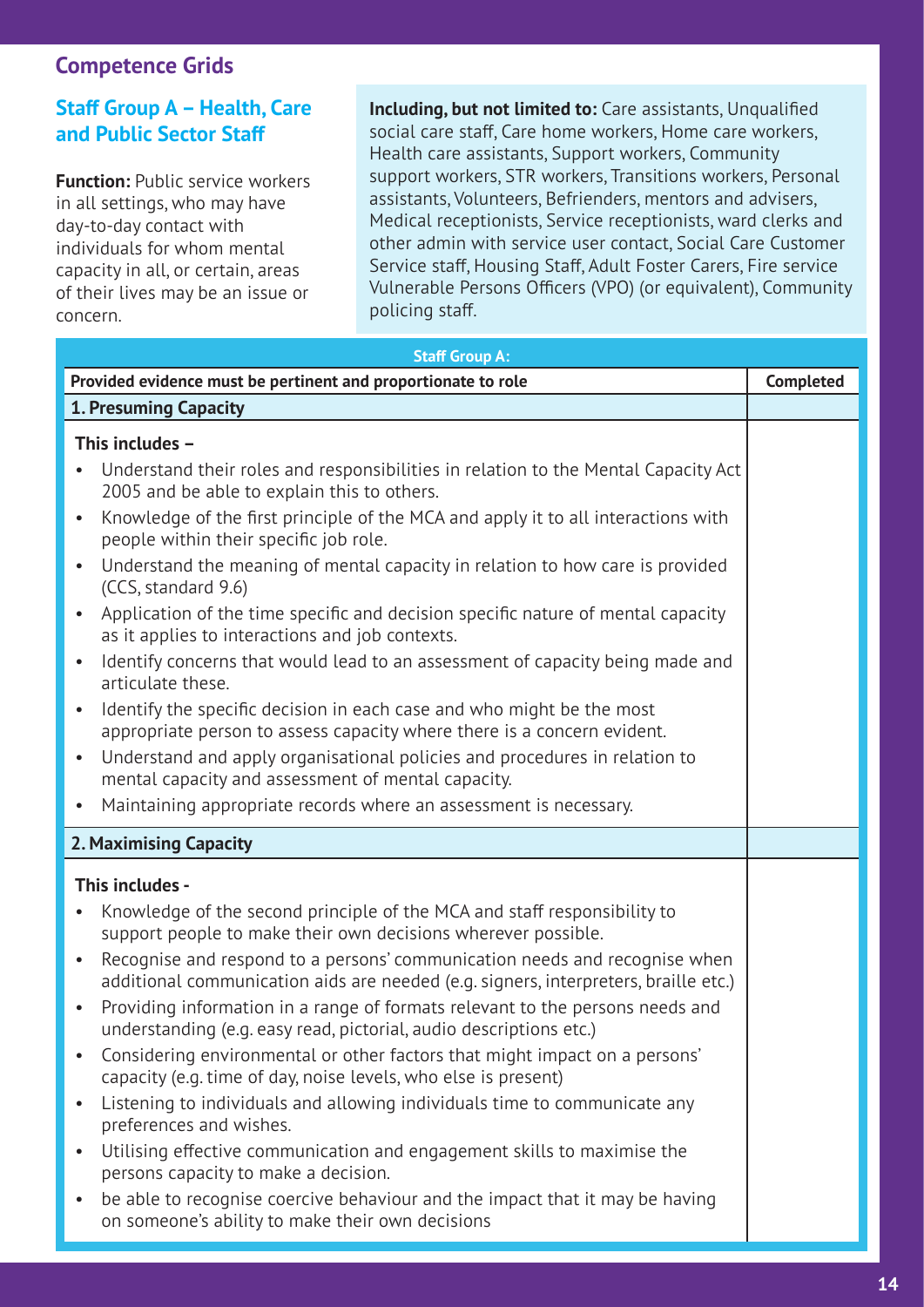| <b>Staff Group A:</b>                                                                                                                                                                                                                                                                                                                                                                                                                                                                                                                                                                                                                                                                                                                                                                                                                                                                                                                                                                                                                                                   |                  |  |
|-------------------------------------------------------------------------------------------------------------------------------------------------------------------------------------------------------------------------------------------------------------------------------------------------------------------------------------------------------------------------------------------------------------------------------------------------------------------------------------------------------------------------------------------------------------------------------------------------------------------------------------------------------------------------------------------------------------------------------------------------------------------------------------------------------------------------------------------------------------------------------------------------------------------------------------------------------------------------------------------------------------------------------------------------------------------------|------------------|--|
| Provided evidence must be pertinent and proportionate to role                                                                                                                                                                                                                                                                                                                                                                                                                                                                                                                                                                                                                                                                                                                                                                                                                                                                                                                                                                                                           | <b>Completed</b> |  |
| <b>3. Unwise Decisions</b>                                                                                                                                                                                                                                                                                                                                                                                                                                                                                                                                                                                                                                                                                                                                                                                                                                                                                                                                                                                                                                              |                  |  |
| This includes -<br>Knowledge of the third principle of the MCA and the individual's right to<br>$\bullet$<br>exercise freedom of choice and individuality.<br>Understand that people with capacity can make decisions others think are<br>$\bullet$<br>unwise.<br>Understand that a safeguarding referral may be needed even if a person has<br>$\bullet$<br>capacity and their consent for this should be sought.<br>Undertake risk assessments with the person as appropriate to role.<br>$\bullet$<br>Recognise the importance of record keeping.<br>$\bullet$<br>Work within the Data Protection Act 1998 in relation to information sharing<br>$\bullet$<br>where risks are identified.                                                                                                                                                                                                                                                                                                                                                                            |                  |  |
| 4. Best Interests                                                                                                                                                                                                                                                                                                                                                                                                                                                                                                                                                                                                                                                                                                                                                                                                                                                                                                                                                                                                                                                       |                  |  |
| This includes -<br>Knowledge of the third principle of the MCA and how it should underpin<br>$\bullet$<br>any actions or decisions taken where a person has been shown to lack<br>capacity for a specific decision.<br>Understand that best interests can only be considered if the person has<br>$\bullet$<br>been shown to lack capacity in relation to a specific decision.<br>Contribute to best interest decision making processes relevant to role and<br>$\bullet$<br>relationship with the person in question.<br>Awareness of how personal values and attitudes can influence the<br>understanding<br>of situations.<br>Understand and apply organisational policies and procedures in relation to<br>$\bullet$<br>best interest decision making processes.<br>See also 'National Safeguarding Adults Competence Framework (BU, 2016)<br>$\bullet$<br>- staff group A - for additional competency requirements where mental<br>capacity in relation to safeguarding adults is relevant.<br>See also PACE code of practice C para 1.4 and Note 1G.<br>$\bullet$ |                  |  |
| <b>5. Less Restriction</b>                                                                                                                                                                                                                                                                                                                                                                                                                                                                                                                                                                                                                                                                                                                                                                                                                                                                                                                                                                                                                                              |                  |  |
| This includes -<br>Recognise restrictions and consider whether these can be reduced.<br>$\bullet$<br>Recognise where restrictions are being placed on a person which may<br>$\bullet$<br>be out of proportion to the evident risk of harm and know how to raise a<br>concern in relation to this.<br>Awareness, and application of, organisational policies and procedures in<br>$\bullet$<br>relation to any necessary restrictions relevant to role, and how and when<br>these should be applied, reviewed and recorded.                                                                                                                                                                                                                                                                                                                                                                                                                                                                                                                                              |                  |  |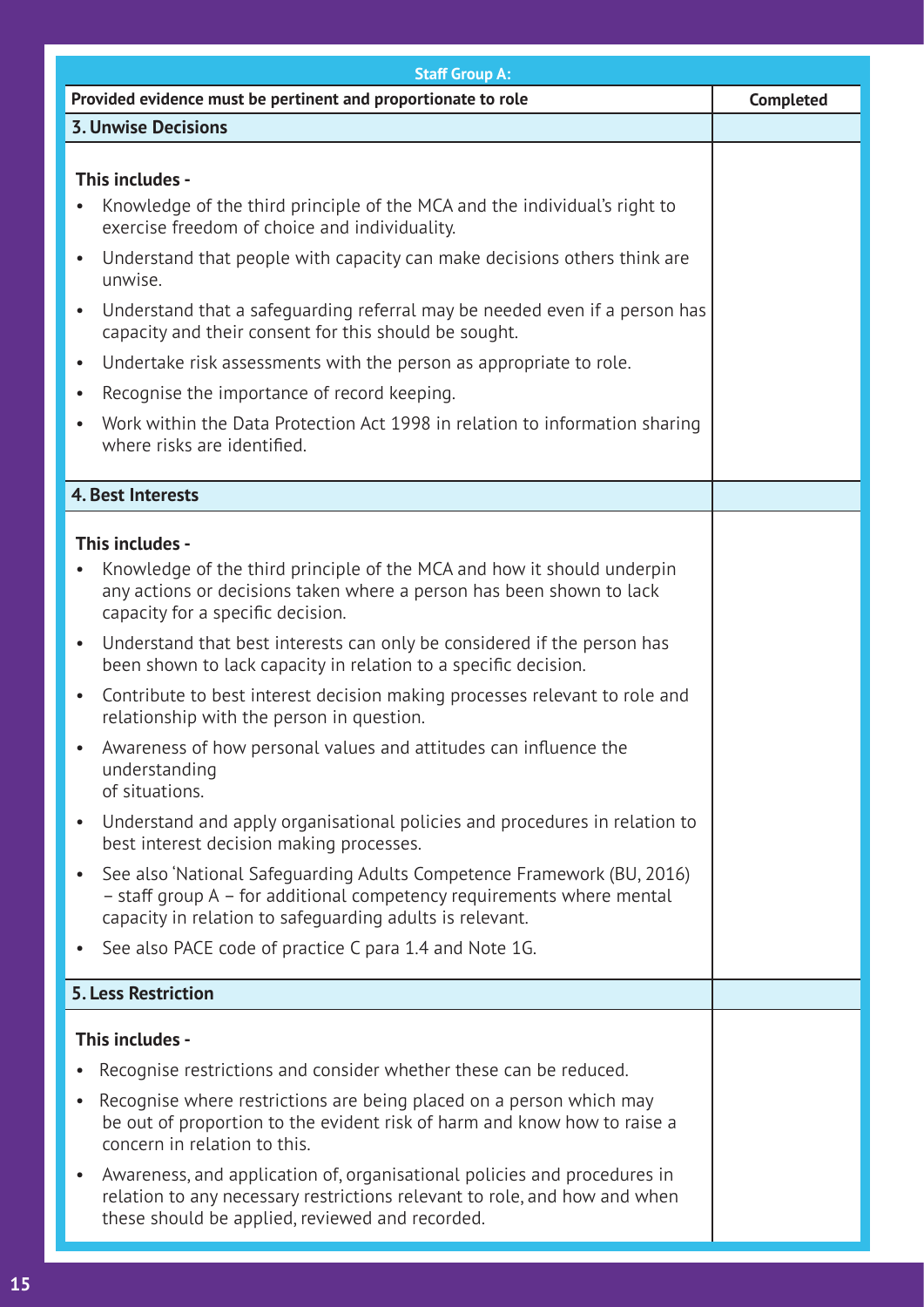## **Staff Group B – Provider Managers**

**Function:** Responsible for the operational delivery of health, care or other services providing treatment, personal care or other social support packages.

**Including, but not limited to:** Care home managers, Home care coordinators and managers, CQC Registered managers in all provider settings, Ward Managers, Other residential or nursing provider service managers, Supported housing and extra care managers, Other housing, health and social care provider services managers.

| <b>Staff Group B:</b>                                                                                                                                                                                                                                                                                                                                                                                                                                                                                                                                                                                                                         |                  |  |
|-----------------------------------------------------------------------------------------------------------------------------------------------------------------------------------------------------------------------------------------------------------------------------------------------------------------------------------------------------------------------------------------------------------------------------------------------------------------------------------------------------------------------------------------------------------------------------------------------------------------------------------------------|------------------|--|
| Provided evidence must be relevant and proportionate to role.<br>All of the elements set out in Staff Group A, plus -                                                                                                                                                                                                                                                                                                                                                                                                                                                                                                                         | <b>Completed</b> |  |
| <b>1. Presuming Capacity</b>                                                                                                                                                                                                                                                                                                                                                                                                                                                                                                                                                                                                                  |                  |  |
| This includes -<br>Application of the principle in practice<br>Understand policies and procedures and recognise that capacity should only<br>$\bullet$<br>be assessed where a concern about capacity is identified.<br>A working knowledge of how and when capacity should be assessed.                                                                                                                                                                                                                                                                                                                                                       |                  |  |
| 2. Maximising Capacity                                                                                                                                                                                                                                                                                                                                                                                                                                                                                                                                                                                                                        |                  |  |
| This includes -<br>Recognise the importance of communication skills and identify the tools and<br>training needed to support different styles and forms of communication.                                                                                                                                                                                                                                                                                                                                                                                                                                                                     |                  |  |
| <b>3. Unwise Decisions</b>                                                                                                                                                                                                                                                                                                                                                                                                                                                                                                                                                                                                                    |                  |  |
| This includes -<br>Understand the meaning of adult at risk as defined in relevant policy<br>guidance e.g. Care Act 2014 definition and undertake / supervise / oversee the<br>assessment of risk in situations where a person's capacity is a concern, taking<br>appropriate steps to support and/or safeguard as appropriate.                                                                                                                                                                                                                                                                                                                |                  |  |
| <b>4. Best Interests</b>                                                                                                                                                                                                                                                                                                                                                                                                                                                                                                                                                                                                                      |                  |  |
| This includes -<br>Knowledge of the section 4 best interests checklist and how it is located with<br>$\bullet$<br>current legislation and policy including, but not limited to: Human Rights Act<br>1998, Safeguarding Adults, Dignity in Care, Deprivation of Liberty Safeguards<br>2009, Care Act 2014, Making Safeguarding Personal as they apply to the MCA<br>as appropriate to role and context.                                                                                                                                                                                                                                        |                  |  |
| <b>5. Less Restriction</b>                                                                                                                                                                                                                                                                                                                                                                                                                                                                                                                                                                                                                    |                  |  |
| This includes -<br>Know how to identify a deprivation of liberty<br>$\bullet$<br>Understand how to make a request for authorisation to the Local Authority.<br>$\bullet$<br>Understand when an urgent authorisation may be required and work within<br>$\bullet$<br>the organisational policies and procedures and the DoLS code of practice,<br>making a request or providing advice for others to make a request as<br>appropriate to role and context.<br>Recognise restrictive care and scrutinise whether it is necessary and<br>$\bullet$<br>proportionate to the risk of harm, challenging restrictive practices where<br>appropriate. |                  |  |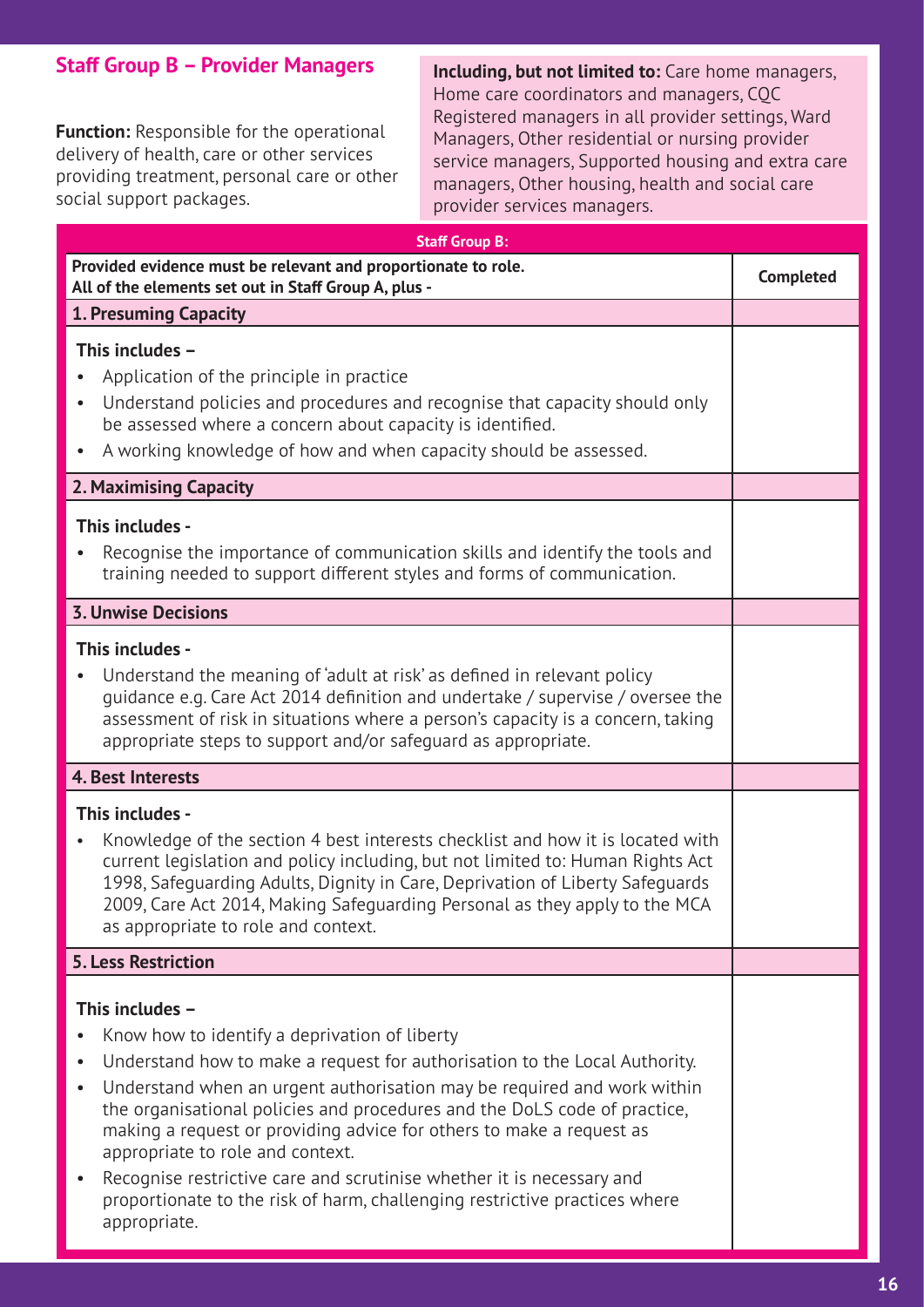## **Staff Group C – Professional Health & Social Care Staff**

**Function: Providing professional** health or social care treatment or support to people who may have difficulties with mental capacity and ability to consent to assessment or intervention.

**Including, but not limited to:** Children & Family Social Workers, Adult Newly Qualified Social Workers, Transitions social workers, Occupational Therapists, General & Physical Health Nurses, General & Physical Health Medical Staff, GPs, Surgical Staff, Dieticians, Physiotherapists, Pharmacists, Radiologists, Dentists and dental nurses, Phlebotomists, Other Allied Health Professionals, Team managers and Senior Practitioners across Health and Social Care.

| <b>Staff Group C:</b>                                                                                                                                                                                                                                                                                                                                                                                                                                                                                                                                                                                                                                                                                  |                  |
|--------------------------------------------------------------------------------------------------------------------------------------------------------------------------------------------------------------------------------------------------------------------------------------------------------------------------------------------------------------------------------------------------------------------------------------------------------------------------------------------------------------------------------------------------------------------------------------------------------------------------------------------------------------------------------------------------------|------------------|
| Provided evidence must be relevant and proportionate to role.<br>For Adult Social Workers only: KSS (5) - Mental Capacity<br>All of the elements set out in Staff Group A & B, plus -                                                                                                                                                                                                                                                                                                                                                                                                                                                                                                                  | <b>Completed</b> |
| <b>1. Presuming Capacity</b>                                                                                                                                                                                                                                                                                                                                                                                                                                                                                                                                                                                                                                                                           |                  |
| This includes -<br>A thorough knowledge and understanding of the Mental Capacity Act (MCA)<br>$\bullet$<br>and Code of Practice and be able to apply these in practice. They should<br>always begin from the presumption that individuals have capacity to make<br>the decision in question (KSS 5)<br>Understand how to make a capacity assessment, the decision and time<br>$\bullet$<br>specific nature of capacity and hence the need to reassess capacity<br>appropriately. They should know when and how to refer on (KSS 5)                                                                                                                                                                     |                  |
| <b>2. Maximising Capacity</b>                                                                                                                                                                                                                                                                                                                                                                                                                                                                                                                                                                                                                                                                          |                  |
| This includes -<br>Recognise where general or independent mental capacity advocates (IMCA)<br>$\bullet$<br>may be appropriate and beneficial to support a person to make a decision.<br>Use a range of communication methods to help people make their own<br>$\bullet$<br>decisions wherever possible.<br>Seek specialist communication support where necessary.<br>$\bullet$<br>Understand how principle 2 links to the personalisation and Care Act<br>$\bullet$                                                                                                                                                                                                                                    |                  |
| 2014 responsibilities for supported decision making and co-productive<br>approaches.<br>Understand their responsibilities for people who are assessed as lacking<br>capacity at a particular time and must ensure that they are supported to be<br>involved in decisions about themselves and their care as far as is possible.<br>Where they are unable to be involved in the decision-making process<br>decisions should be taken in their best interests following consultation with<br>all appropriate parties, including families and carers. Social workers must<br>seek to ensure that an individual's care plan is the least restrictive possible<br>to achieve the intended outcomes (KSS 5). |                  |
| Understand the likely impact of coercion on someone's mental capacity<br>$\bullet$<br>(regardless of whether they have an impairment of their mind or brain).                                                                                                                                                                                                                                                                                                                                                                                                                                                                                                                                          |                  |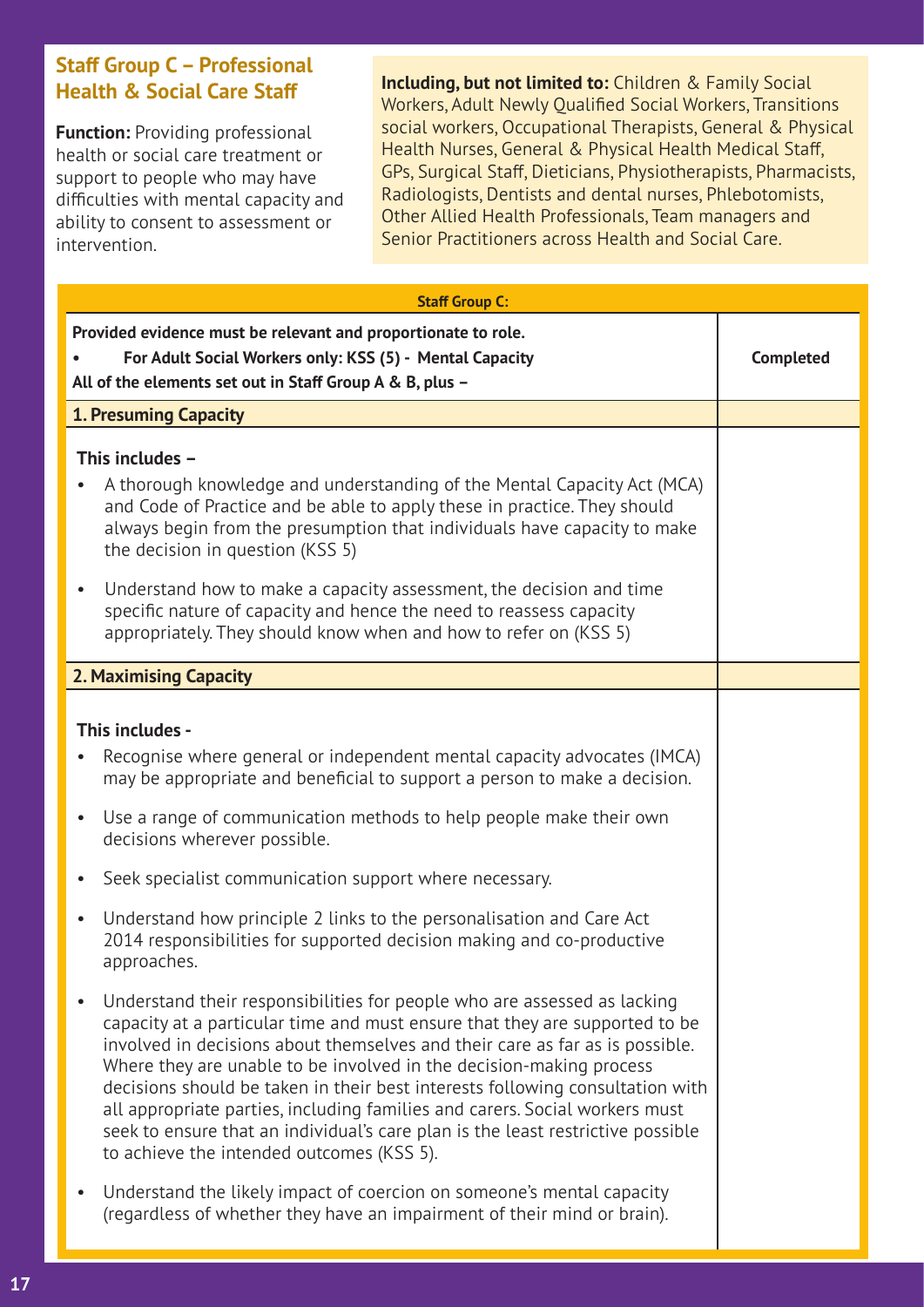| Provided evidence must be pertinent and proportionate to role<br><b>3. Unwise Decisions</b>                                                                                                                                                                                                                                                                                                                                                                                                                                                                                                                                                                                                                         | <b>Completed</b> |
|---------------------------------------------------------------------------------------------------------------------------------------------------------------------------------------------------------------------------------------------------------------------------------------------------------------------------------------------------------------------------------------------------------------------------------------------------------------------------------------------------------------------------------------------------------------------------------------------------------------------------------------------------------------------------------------------------------------------|------------------|
|                                                                                                                                                                                                                                                                                                                                                                                                                                                                                                                                                                                                                                                                                                                     |                  |
|                                                                                                                                                                                                                                                                                                                                                                                                                                                                                                                                                                                                                                                                                                                     |                  |
| This includes -<br>Knowledge of the Human Rights Act 1998<br>$\bullet$<br>Where there is no concern over capacity, social workers should take<br>$\bullet$<br>all practicable steps to empower people to make their own decisions,<br>recognising that people are experts in their own lives and working alongside<br>them to identify person-centred solutions to risk and harm, recognising the<br>individual's right to make "unwise" decisions (KSS 5).                                                                                                                                                                                                                                                         |                  |
| <b>4. Best Interests</b>                                                                                                                                                                                                                                                                                                                                                                                                                                                                                                                                                                                                                                                                                            |                  |
| This includes -<br>Knowledge of the Care Act 2014 and the Well-being principle and their<br>application in situations where mental capacity and best interests are in<br>question.                                                                                                                                                                                                                                                                                                                                                                                                                                                                                                                                  |                  |
| <b>5. Less Restriction</b>                                                                                                                                                                                                                                                                                                                                                                                                                                                                                                                                                                                                                                                                                          |                  |
| This includes -<br>Recognise restrictions being placed on an individual and assess whether<br>$\bullet$<br>these are proportionate to the persons needs and risks of harm.<br>Attend and contribute to investigations/meetings/information sharing.<br>$\bullet$<br>Understand that the MCA exists to empower those who lack capacity as much<br>$\bullet$<br>as it exists to protect them. Social workers must model and lead a change of<br>approach, away from that where the default setting is "safety first", towards a<br>person-centred culture where individual choice is encouraged and where the<br>right of all individuals to express their own lifestyle choices is recognised and<br>valued (KSS 5). |                  |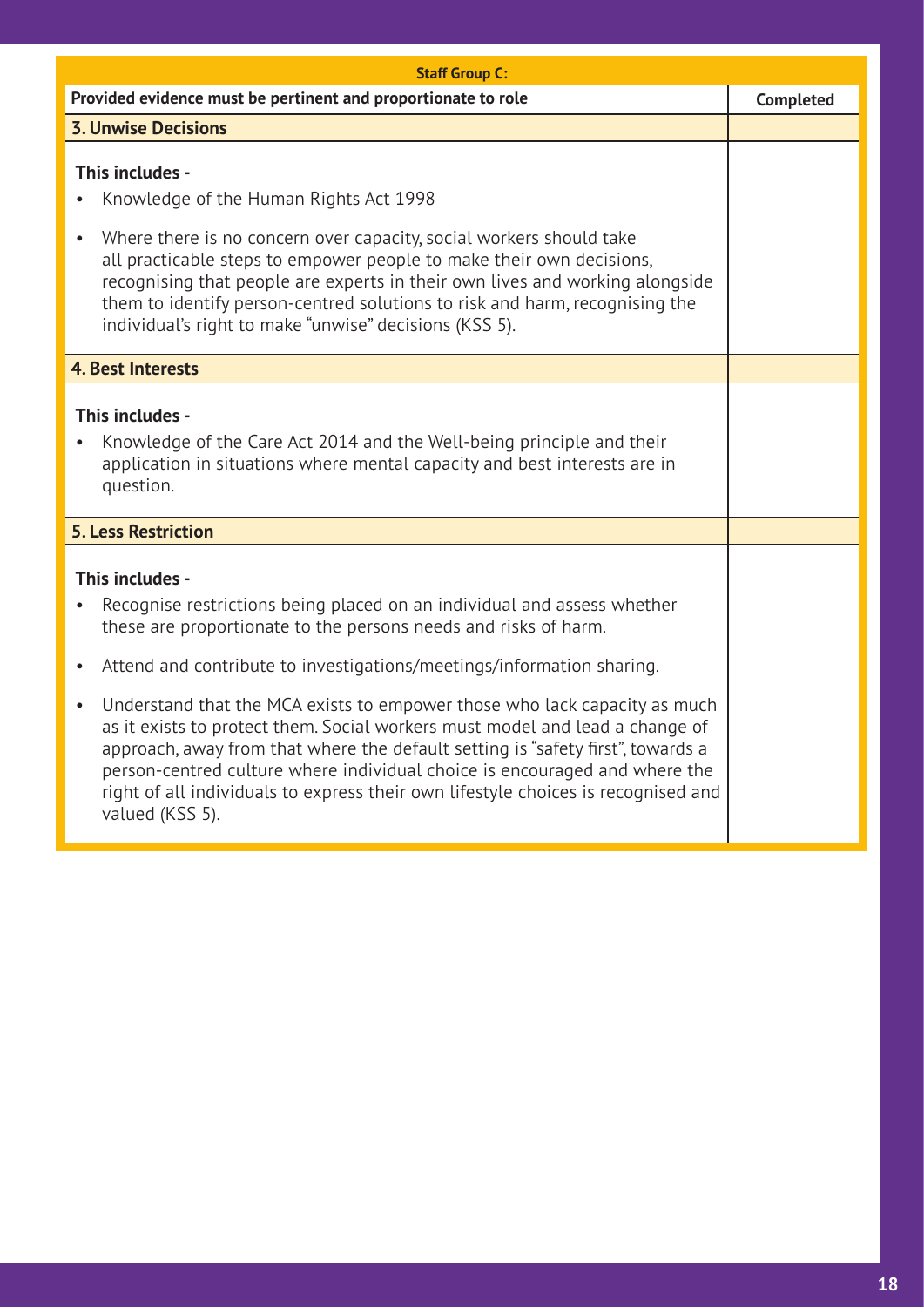## **Staff Group D – Professional Health & Social Care Staff (Qualified Specialist)**

**Function:** Providing care, treatment, assessment or other intervention – medical, psychological and social, or responsible for commissioning such services.

Including, but not limited to: Dementia Nurses, Learning Disability Nurses, Mental Health Nurses, AMHPs, Adult Social Workers (inc MHSW, LDSW), Forensic SW, Psychologists / Other therapists, Psychiatrists (inc s12 Drs).

| <b>Staff Group D:</b>                                                                                                                                                                                                                                                                                                                                                                                                                                                                                                                                                                                                                                                                                         |                  |  |  |
|---------------------------------------------------------------------------------------------------------------------------------------------------------------------------------------------------------------------------------------------------------------------------------------------------------------------------------------------------------------------------------------------------------------------------------------------------------------------------------------------------------------------------------------------------------------------------------------------------------------------------------------------------------------------------------------------------------------|------------------|--|--|
| Provided evidence must be pertinent and proportionate to role                                                                                                                                                                                                                                                                                                                                                                                                                                                                                                                                                                                                                                                 | <b>Completed</b> |  |  |
| <b>1. Presuming Capacity</b>                                                                                                                                                                                                                                                                                                                                                                                                                                                                                                                                                                                                                                                                                  |                  |  |  |
| This includes -<br>A detailed knowledge and understanding, including practice experience, of the<br>first principle.<br>A working knowledge of the capacity assessment process.<br>$\bullet$<br>Undertake complex capacity assessments and report findings to multi-<br>disciplinary teams, commissioners or managers.                                                                                                                                                                                                                                                                                                                                                                                        |                  |  |  |
| 2. Maximising Capacity                                                                                                                                                                                                                                                                                                                                                                                                                                                                                                                                                                                                                                                                                        |                  |  |  |
| This includes -<br>Identify salient information, appropriate assessor, and advice colleagues in<br>staff groups A-C, as appropriate to role and function, on MCA practice and<br>supported decision making.<br>Support people to plan for when they may lack capacity in the future, including<br>$\bullet$<br>knowledge of advance decisions, lasting powers of attorney and excluded<br>decisions.<br>Use highly developed communication and rapport building skills to help<br>$\bullet$<br>individuals make (or participate in) decisions for themselves.<br>Recognise, assess and where appropriate intervene in situations where<br>$\bullet$<br>coercion is impacting on a persons' ability to decide. |                  |  |  |
| <b>3. Unwise Decisions</b>                                                                                                                                                                                                                                                                                                                                                                                                                                                                                                                                                                                                                                                                                    |                  |  |  |
| This includes -<br>A thorough understanding of positive risk and strengths based approaches as a<br>means of risk management in cases where individuals with capacity choose to<br>make unwise decisions.<br>• Identify harm and risk of harm, and make appropriate referrals / seek support<br>in order to safequard adults or children, being aware of issues such as mental<br>capacity and vulnerability (Forensic PCF, Domain 4).                                                                                                                                                                                                                                                                        |                  |  |  |
| <b>4. Best Interests</b>                                                                                                                                                                                                                                                                                                                                                                                                                                                                                                                                                                                                                                                                                      |                  |  |  |
| This includes -<br>Chair best interests meetings where appropriate to role and context where it is<br>deemed an independent chair or lead practitioner would be appropriate.                                                                                                                                                                                                                                                                                                                                                                                                                                                                                                                                  |                  |  |  |
| <b>5. Less Restriction</b>                                                                                                                                                                                                                                                                                                                                                                                                                                                                                                                                                                                                                                                                                    |                  |  |  |
| This includes -<br>Recognise where care is restrictive and apply the principles of less and least<br>restriction to assessments and treatment and care decisions.<br>Review and challenge restrictive practices in care provision and assess<br>$\bullet$<br>restrictions in terms of proportionality to the risk of harm.                                                                                                                                                                                                                                                                                                                                                                                    |                  |  |  |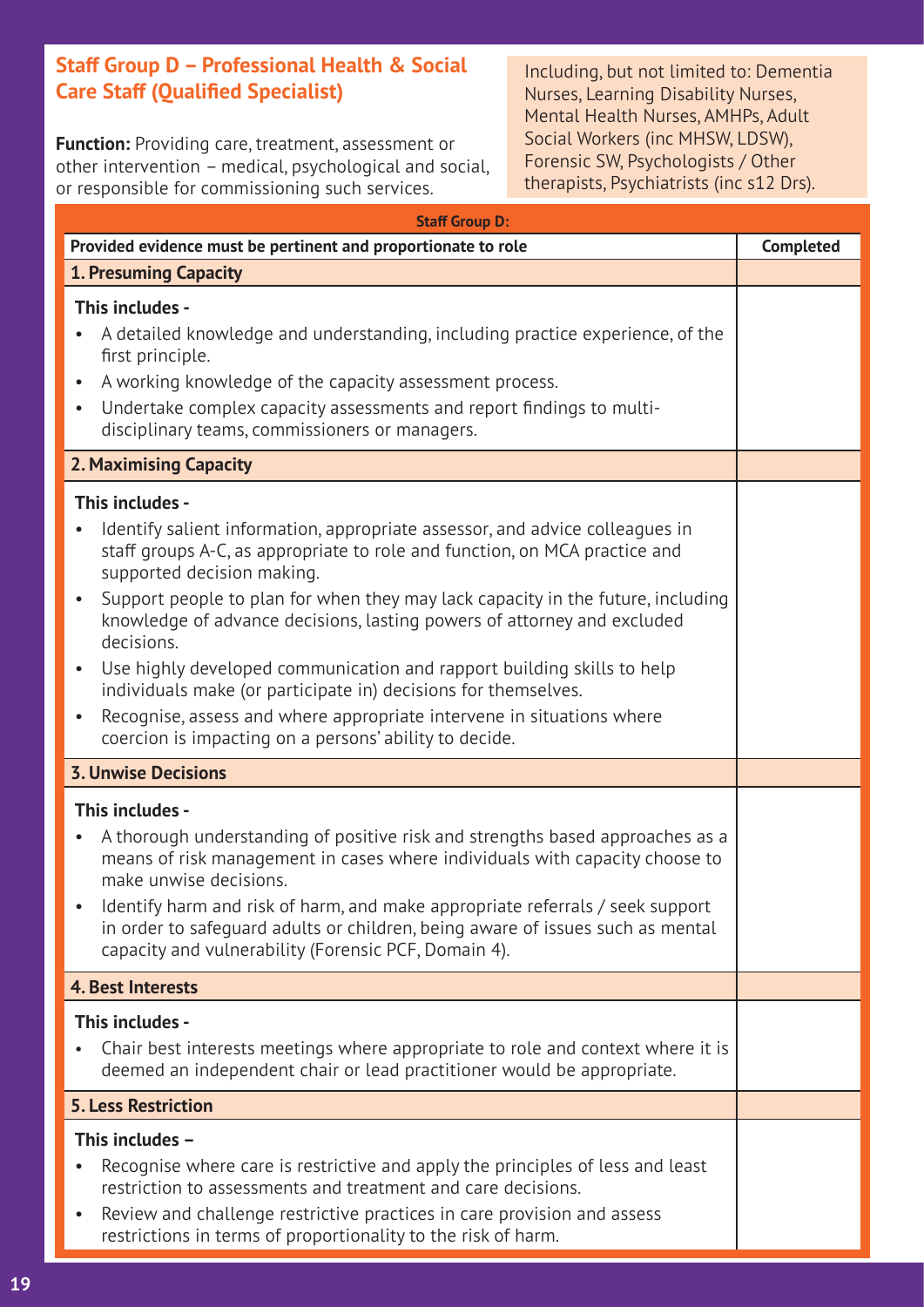## **Staff Group E – Organisational MCA/DoLS Leads**

**Function:** to provide leadership, management and/or appropriate governance within organisations and ensure organisational policies and procedures are legally compliant and promote best MCA practice.

**Including, but not limited to:** LA DoLS Authorisers, MCA / DoLS leads in LA and NHS organisations, Board and Senior Management MCA / DoLS portfolio holders.

| <b>Staff Group E:</b>                                                                                                                                                                                                                                                                                                                                                                                                                                                                                                                                                                                                                                                                                                                                                                                                                                                                                                                                                   |                  |  |
|-------------------------------------------------------------------------------------------------------------------------------------------------------------------------------------------------------------------------------------------------------------------------------------------------------------------------------------------------------------------------------------------------------------------------------------------------------------------------------------------------------------------------------------------------------------------------------------------------------------------------------------------------------------------------------------------------------------------------------------------------------------------------------------------------------------------------------------------------------------------------------------------------------------------------------------------------------------------------|------------------|--|
| Provided evidence must be pertinent and proportionate to role                                                                                                                                                                                                                                                                                                                                                                                                                                                                                                                                                                                                                                                                                                                                                                                                                                                                                                           | <b>Completed</b> |  |
| <b>1. Presuming Capacity</b>                                                                                                                                                                                                                                                                                                                                                                                                                                                                                                                                                                                                                                                                                                                                                                                                                                                                                                                                            |                  |  |
| This includes -<br>Promote the principle of presumption of capacity within the team and/or<br>organisation as appropriate to role.<br>Scrutinise capacity assessments to ensure robustness of process and evidence<br>as impacted by relevant case law and policy updates.<br>Ensure organisational policy and practice applies principle 1 within and across<br>$\bullet$<br>the organisation and where relevant multi-agency partners and partnerships.                                                                                                                                                                                                                                                                                                                                                                                                                                                                                                               |                  |  |
| 2. Maximising Capacity                                                                                                                                                                                                                                                                                                                                                                                                                                                                                                                                                                                                                                                                                                                                                                                                                                                                                                                                                  |                  |  |
| This includes -<br>Provide leadership in relation to the promotion of supported decision making,<br>co-production and participation in care, treatment, and where appropriate to<br>role and context, organisational and strategic development.<br>Support and develop information and communication skills within the<br>workforce, providing leadership in relation to engagement and relationship<br>building with individuals and families as a means of maximising and supporting<br>a persons' ability to make / take part in decisions about them.                                                                                                                                                                                                                                                                                                                                                                                                               |                  |  |
| <b>3. Unwise Decisions</b>                                                                                                                                                                                                                                                                                                                                                                                                                                                                                                                                                                                                                                                                                                                                                                                                                                                                                                                                              |                  |  |
| This includes -<br>Promote a culture of positive risk and risk management within the organisation<br>and/or team, ensuring policy, procedures and practices support staff to take a<br>rights-based approach to decisions and interventions.                                                                                                                                                                                                                                                                                                                                                                                                                                                                                                                                                                                                                                                                                                                            |                  |  |
| <b>4. Best Interests</b>                                                                                                                                                                                                                                                                                                                                                                                                                                                                                                                                                                                                                                                                                                                                                                                                                                                                                                                                                |                  |  |
| This includes -<br>Chair and lead appropriate meetings and support the multi-disciplinary team in<br>relation to issues ofmental capacity (Forensic PCF, Domain 4).<br>Scrutinise best interests assessments within DoLS and/or Care Act assessments<br>$\bullet$<br>and apply best practice to decision making as set out in the MCA code and Care<br>Act Statutory Guidance.<br>Promote awareness of best interests and the factors that need to be considered,<br>including consultation and recording, and ensure organisational policies and<br>procedures are aligned to the requirements of the MCA to quide staff work<br>within the appropriate legislative framework.<br>Identify and act in situations where a court of protection referral is needed to<br>provide additional safeguards or to scrutinise and mediate complex decisions.<br>Recognise the role of the OPG and support frontline staff to access the service<br>$\bullet$<br>as appropriate. |                  |  |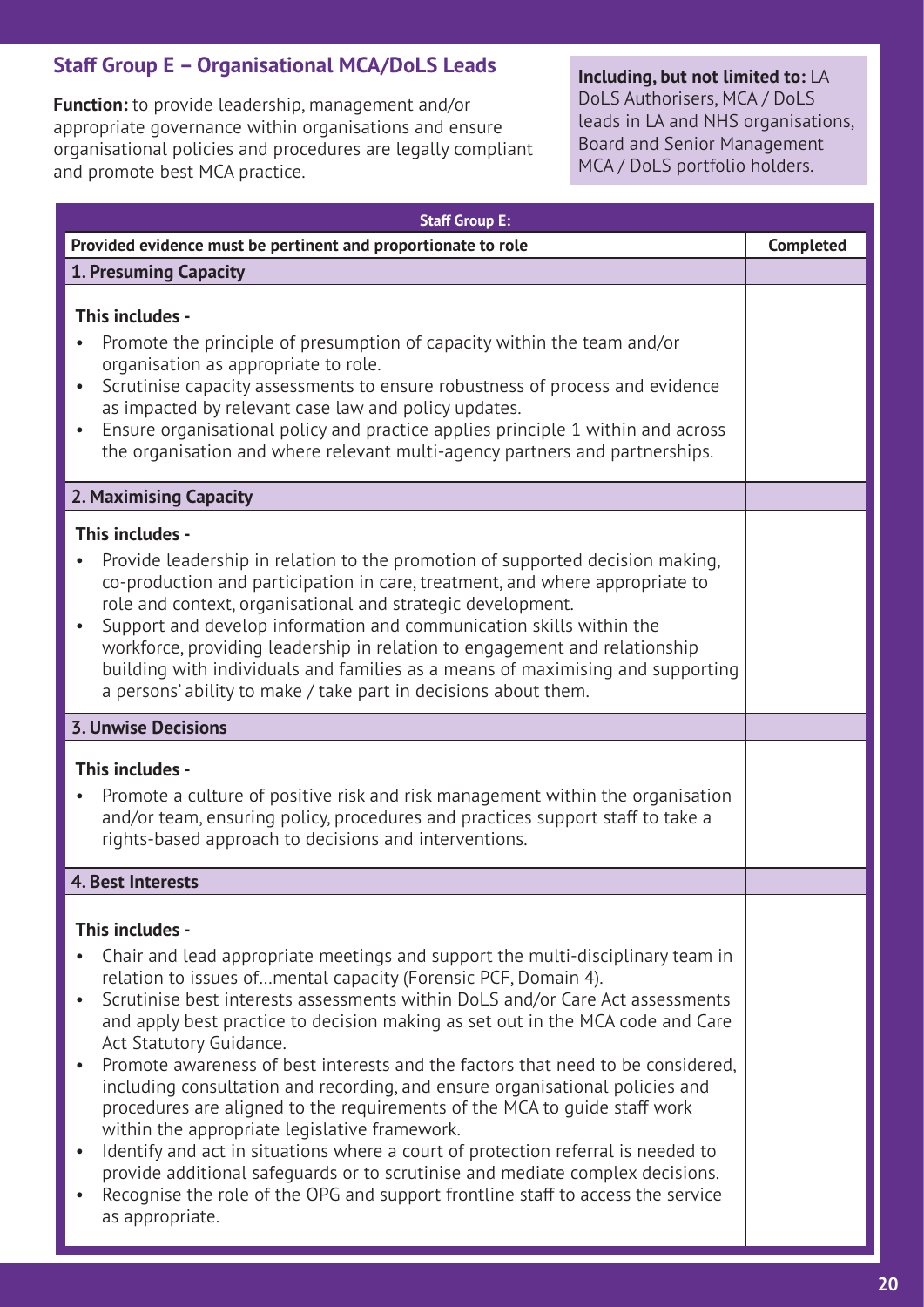| <b>Staff Group E:</b>                                                                                                                                                                                                                                                                                                                                                                                                                                                                                                               |                  |  |
|-------------------------------------------------------------------------------------------------------------------------------------------------------------------------------------------------------------------------------------------------------------------------------------------------------------------------------------------------------------------------------------------------------------------------------------------------------------------------------------------------------------------------------------|------------------|--|
| Provided evidence must be pertinent and proportionate to role                                                                                                                                                                                                                                                                                                                                                                                                                                                                       | <b>Completed</b> |  |
| <b>5. Less Restriction</b>                                                                                                                                                                                                                                                                                                                                                                                                                                                                                                          |                  |  |
| This includes -<br>Remain aware and up to date with processes, procedures and case law<br>impacting on the MCA and DoLS practice and cascade these to staff groups as<br>appropriate to role and context.<br>Review and challenge restrictions placed on individuals and scrutinise<br>proportionality of restrictions and potential deprivations of liberty.<br>Liaise with and instruct solicitors, as appropriate to role, where an individual's<br>rights are being infringed and court of protection intervention is required. |                  |  |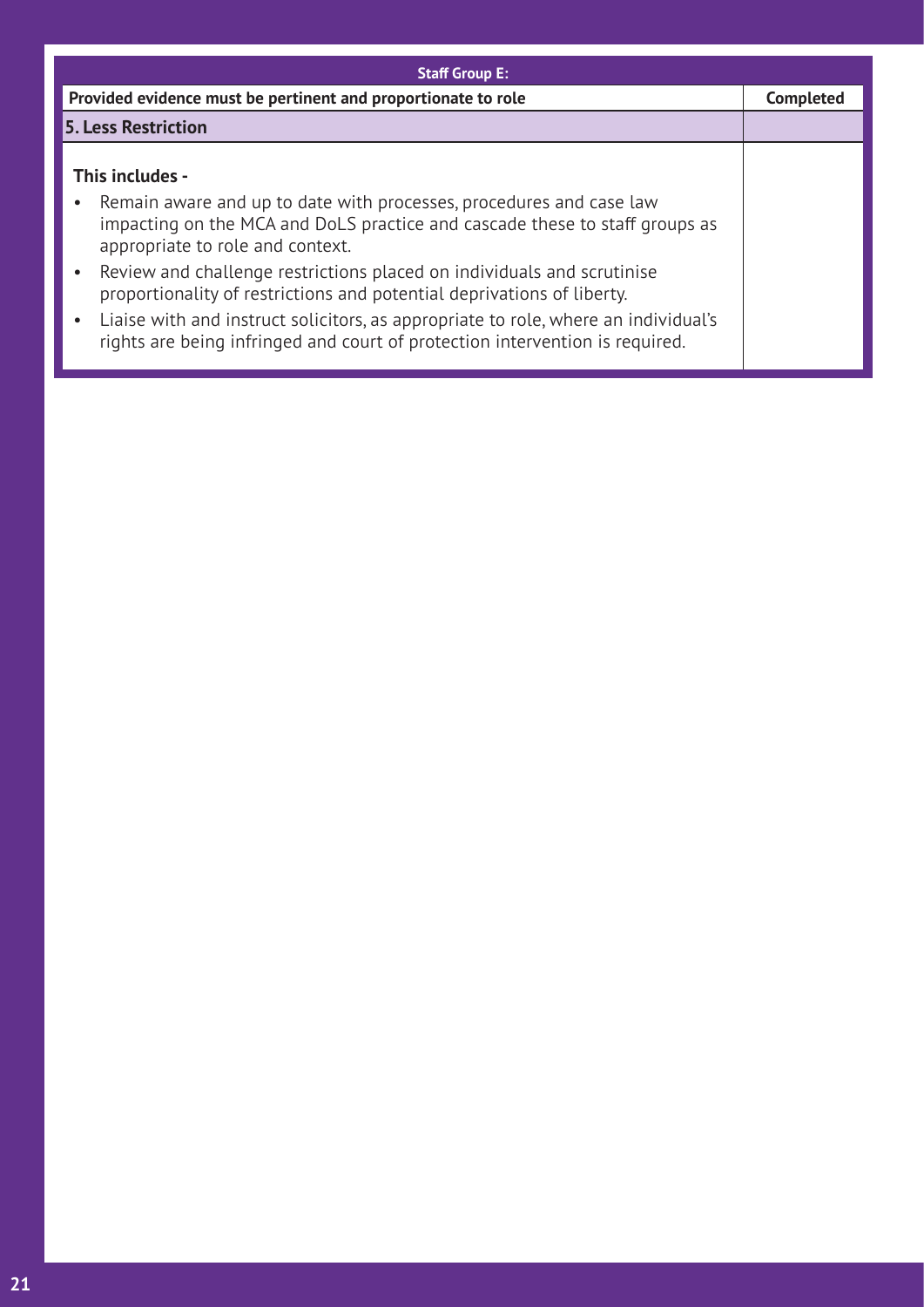## **Staff Group F – Best Interest Assessors**

**Function:** Best interests Assessors undertaking assessments within the Local Authority Deprivation of Liberty Safeguards (DoLS) procedures.

**Includes:** Social Workers, Nurses, OTs, Psychologists who have completed an accredited BIA qualification programme and maintain their professional registration and CPD.

#### **See BIA Capabilities for full capability statements and detailed capability requirements which BIA's are required to evidence both at qualification and on an ongoing basis - http://socialworkresources. org.uk/download/bia-capabilities/**

| <b>Staff Group F:</b>                                                                                                                                                                                                                                                                  |                  |
|----------------------------------------------------------------------------------------------------------------------------------------------------------------------------------------------------------------------------------------------------------------------------------------|------------------|
| Provided evidence must be relevant and proportionate to role.<br>All of the elements set out in Staff Group A, B, C & D, plus -                                                                                                                                                        | <b>Completed</b> |
| <b>1. Presuming Capacity</b>                                                                                                                                                                                                                                                           |                  |
| This includes -<br><b>Key Capability 1:</b> The ability to apply in practice, and maintain knowledge of,<br>$\bullet$<br>relevant legal and policy frameworks.<br><b>Key Capability 2:</b> The ability to work in a manner congruent with the<br>$\bullet$<br>presumption of capacity. |                  |
| 2. Maximising Capacity                                                                                                                                                                                                                                                                 |                  |
| This includes -<br><b>Key Capability 3:</b> The ability to take all practical steps to help someone to<br>п<br>make a decision.                                                                                                                                                        |                  |
| <b>3. Unwise Decisions</b>                                                                                                                                                                                                                                                             |                  |
| This includes -<br><b>Key Capability 6:</b> The ability to effectively assess risk, in complex situations,<br>п<br>and use analysis to make proportionate decisions.                                                                                                                   |                  |
| <b>4. Best Interests</b>                                                                                                                                                                                                                                                               |                  |
| This includes -<br><b>Key Capability 5:</b> The ability to make informed, independent best interests<br>п<br>decisions within the context of a Deprivation of Liberty Safequards (DoLS)<br>assessment.                                                                                 |                  |
| <b>5. Less Restriction</b>                                                                                                                                                                                                                                                             |                  |
| This includes -<br><b>Key Capability 4:</b> The ability to balance a person's right to autonomy and self-<br>determination with their right to safety, and respond proportionately.                                                                                                    |                  |

**Evidence for this staff group should include appropriate qualification documents, ongoing CPD and continuing professional registration as per regulations governing the BIA role - The Mental Capacity (Deprivation of Liberty: Appointment of Relevant Person's Representative) Regulations 2008.**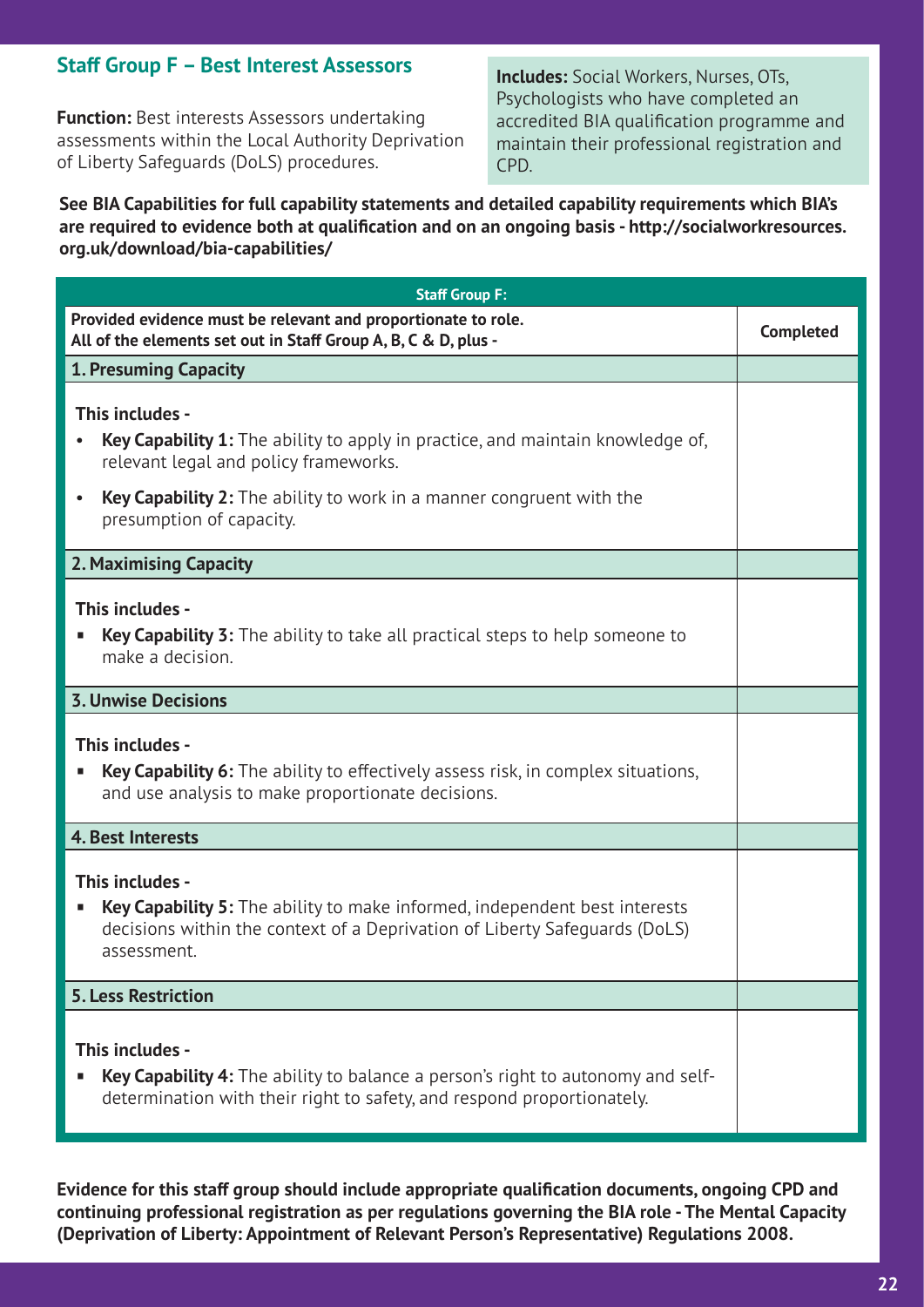## **References**

Department of Constitutional Affairs (DCA) (2007) The Mental Capacity Act 2005 Code of Practice. Available from https://www.gov.uk/government/publications/mental-capacity-act-code-of-practice

DH (updated 2016) Care Act 2014: Care and Support Statutory Guidance. TSO: London. Available at - https://www.gov.uk/government/publications/care-act-statutory-guidance/care-and-supportstatutory-guidance

Graham, M & Cowley, J. 2015. A Practical guide to Mental Capacity Act 2005: Putting the Principles of the Act into Practice. London: Jessica Kingsley

House of Lords Select Committee on the Mental Capacity Act 2005 (2014) Mental Capacity Act 2005: Post-Legislative Scrutiny. Report of session 2013-14. London: The Stationery Office Ltd. (Accessed 10/12/14) Available at: http://www.publications.parliament.uk/pa/ld201314/ldselect/ ldmentalcap/139/139.pdf

Law Society, The. 2015. Deprivation of liberty: a practical guide. Available at: www.lawsociety.org. uk/support-services/advice/articles/deprivation-of-liberty

Ministry of Justice (2008) Mental Capacity Act 2005: Deprivation of liberty safeguards – code of practice to supplement the main MCA 2005 Code of practice. Available from -http://webarchive. nationalarchives.gov.uk/20130107105354/http:/www.dh.gov.uk/en/Publicationsandstatistics/ Publications/PublicationsPolicyAndGuidance/DH\_085476

TCSW (2012) Best Interest Assessor Capabilities. Available from - http://socialworkresources.org.uk/ download/bia-capabilities/

## **Resources**

There are many resources available both online and in books that may be useful resources to support competence and capability in practice.

Some of those we have found helpful include –

**National Mental Capacity Forum** - http://www.scie.org.uk/mca-directory/forum/

**Mental Capacity Directory** - http://www.scie.org.uk/mca-directory/

**Research in Practice for Adults (RiPfA)** - http://coercivecontrol.ripfa.org.uk/

**SCIE Mental Capacity Act: e-Learning course** - http://www.scie.org.uk/mca/e-learning/

**Mental Capacity Resources website** – http://www.mentalcapacityresources.co.uk

**Office of the Public Guardian** - https://www.gov.uk/government/organisations/office-of-the-publicguardian

> **Professor Keith Brown, Daisy Bogg and Michael Lyne, December 2016 The National Centre for Post-Qualifying Social Work and Professional Practice**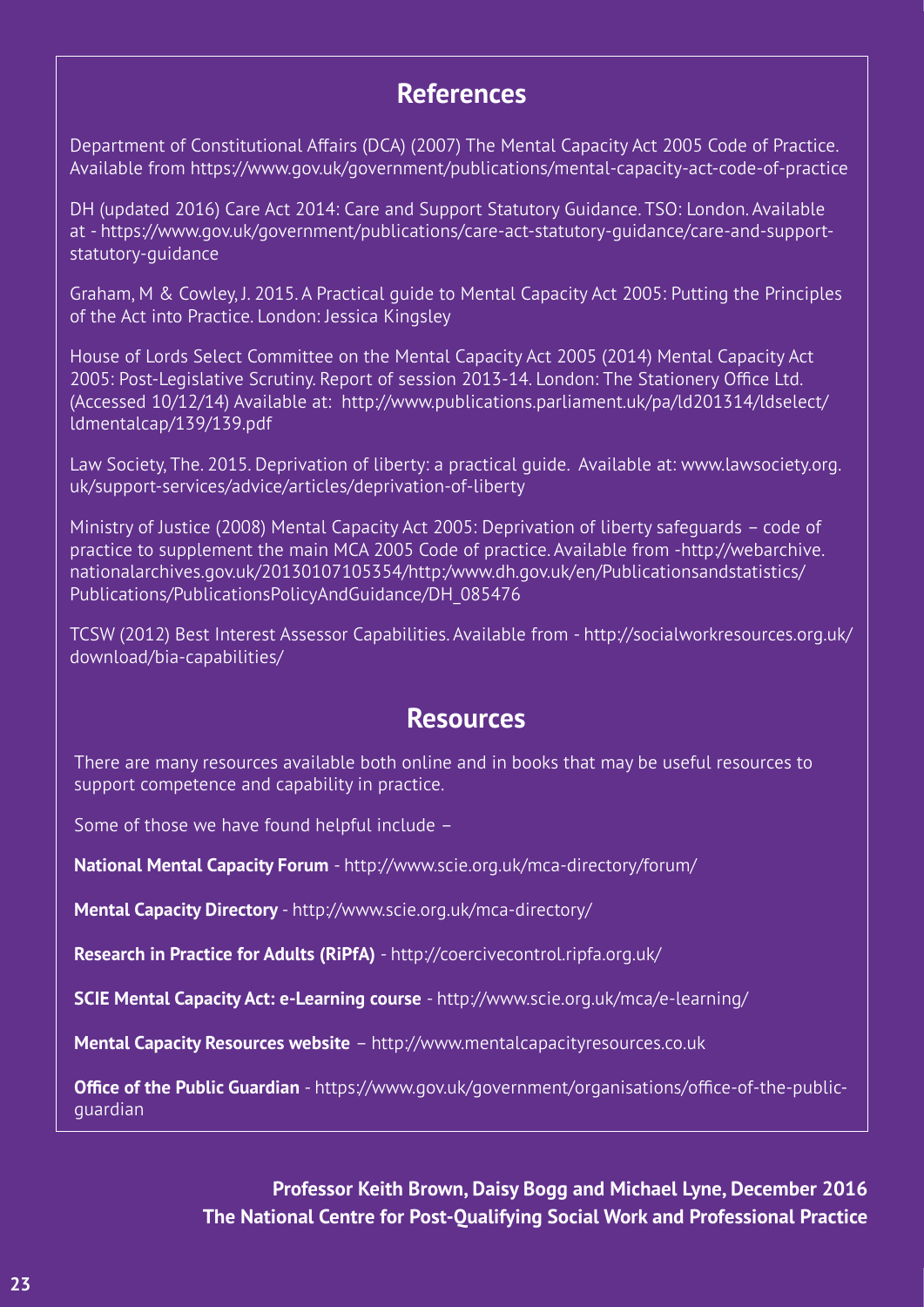# **Other Relevant Publications**

## **Safeguarding Adults at Risk Resources**

These workbooks provide the information and training needed to establish the minimum standard of competence required of those who work with adults.



The National Competency Framework for Safeguarding Adults and these workbooks, used together, enables employers and employees to establish consistency in approach to Safeguarding Adults.

These workbooks will enable employees to demonstrate competence in their practice in a way that is in line with their occupational role and responsibilities.

## **Next of Kin: Understanding decision making authorities**

**Next of Kin: Understanding decision** 

ctsi

Alzheimer's

Chartered Trading<br>Standards Institute University College **NITS**<br>London Hospitals

LEARN TO CARE

The term 'Next of Kin' is often used in Health and Social Care as a euphemistic shorthand for 'Who is the person we communicate with about you and who do we contact when you are dead?'

This helpful leaflet clarifies how people can

plan ways, with those they love, to ensure their wishes are taken into account if through illness they cannot take decisions for themselves. I cannot stress enough how important it is to plan ahead and let our wishes be known, in the event we cannot express them.

## **Financial Scamming: Defining Terms**



Financial Scamming is a growing problem that is now being recognised as a crime. The negative impact it has on individuals and society as a whole is gradually becoming clear as further research probes into the consequences and damage caused by financial scamming.

We have been working with key national organisations in the UK to develop a better understanding of this issue, seeking ways and solutions to reduce the risk of financial scamming.